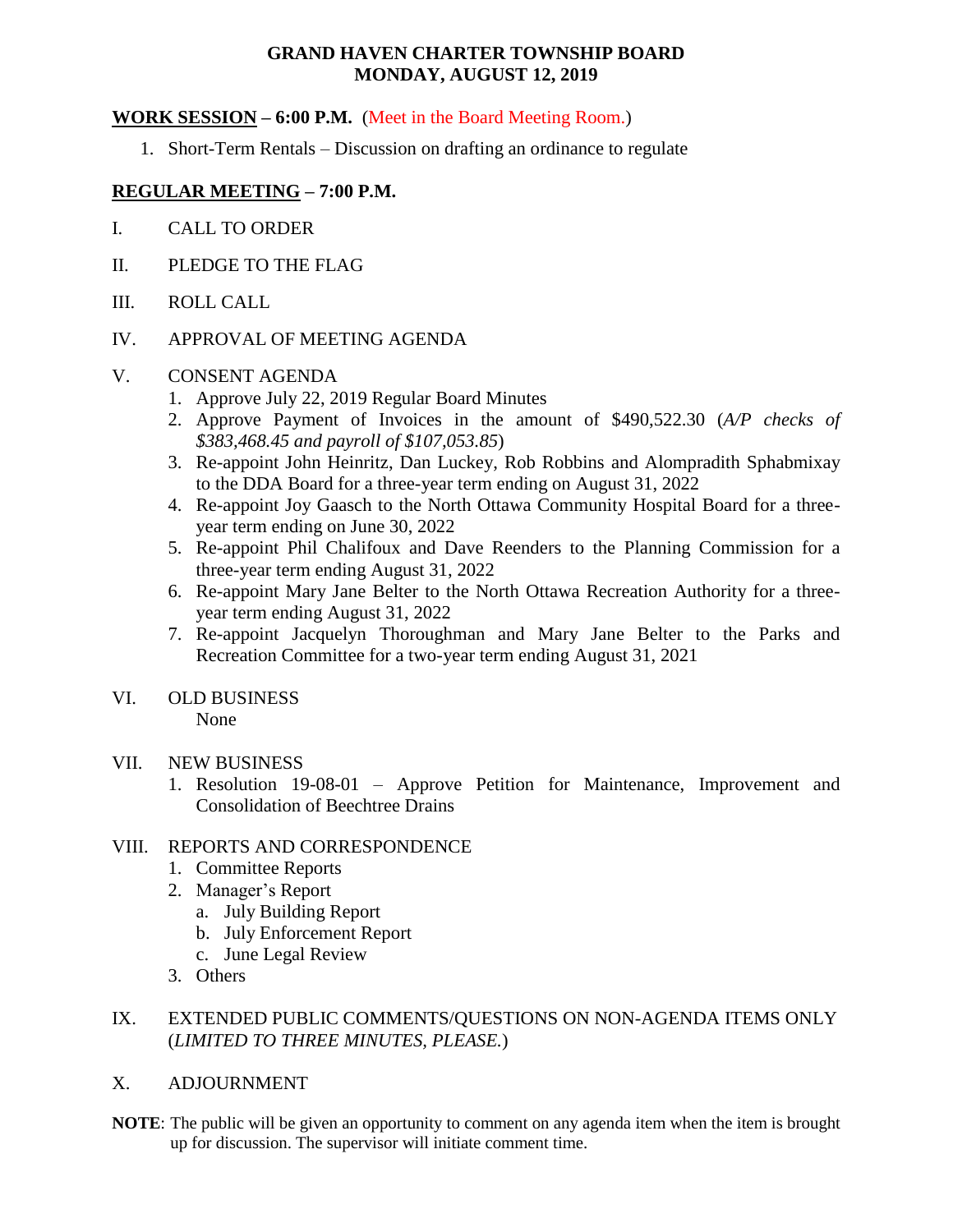# **GRAND HAVEN CHARTER TOWNSHIP BOARD MONDAY, JULY 22, 2019**

# **WORK SESSION – 6:30 P.M.**

The Board discussed ordinance enforcement of parking in the Northeast quadrant of the Township. Community Development Director Fedewa reviewed a memorandum regarding parking regulations. Community Development Director Fedewa noted that these lots are often older and smaller; that some homes have created parking areas within the ROW; that staff are looking for a solution rather than only enforcement; and, the proposals offered are similar to those adopted by Spring Lake Village.

Public comments included:

- 1. An email from Mat and Bard Whitney (*15130 Deremo*) supporting change to allow parking within the ROW and preserves the appearance and safety of the neighborhood.
- 2. Amanda Shumaker (*15191 155th Avenue*) noted that her family has 4 adults and vehicles and needs some relief.
- 3. Dan Tlachac (*15333 Cherry Street*) is concerned with clear vision and public safety as related to the proposed new rules.
- 4. Corban VanHall (*15127 154th Avenue*) has five adults in the household and wants to allow parking on grass.
- 5. Eric Tlasma (*15191 155th Avenue*) has to juggle three cars and wants to have the option to park in the ROW.

Supervisor Renders questioned if the Ottawa County Road Commission would require a permit for parking spaces in the ROW and directed staff to discuss with the OCRC.

Trustee Behm noted that there should be limits on the number of vehicles (*e.g. two*); but, supports the amendments proposed.

Trustee Redick generally supports the amendments; but noted the following:

- 1. Should be limitations on the number of vehicles perhaps a sliding scale;
- 2. Should include a setback from the paved surface (*e.g., sufficient to open a vehicle door*);
- 3. Should protect a clear vision area for drives and intersections;
- 4. Fees should be lower for renewals.

Manager Cargo noted that at the previous Board meeting a resident was asking for increased parking enforcement and the Board should understand that any solution will not make everyone "happy". Most Township regulations are drafted to preserve property values. Also, fees should cover basic costs; but that renewal fees should be less.

Clerk Larsen asked how the Township would handle enforcement while an ordinance was being drafted. Manager Cargo noted that he would place a moratorium on enforcement for parking in the right-of-way for those areas that did not have curb and gutter. Other parking regulations would remain in effect. Community Development Director Fedewa opined that the adoption of new regulations would take about 90 days.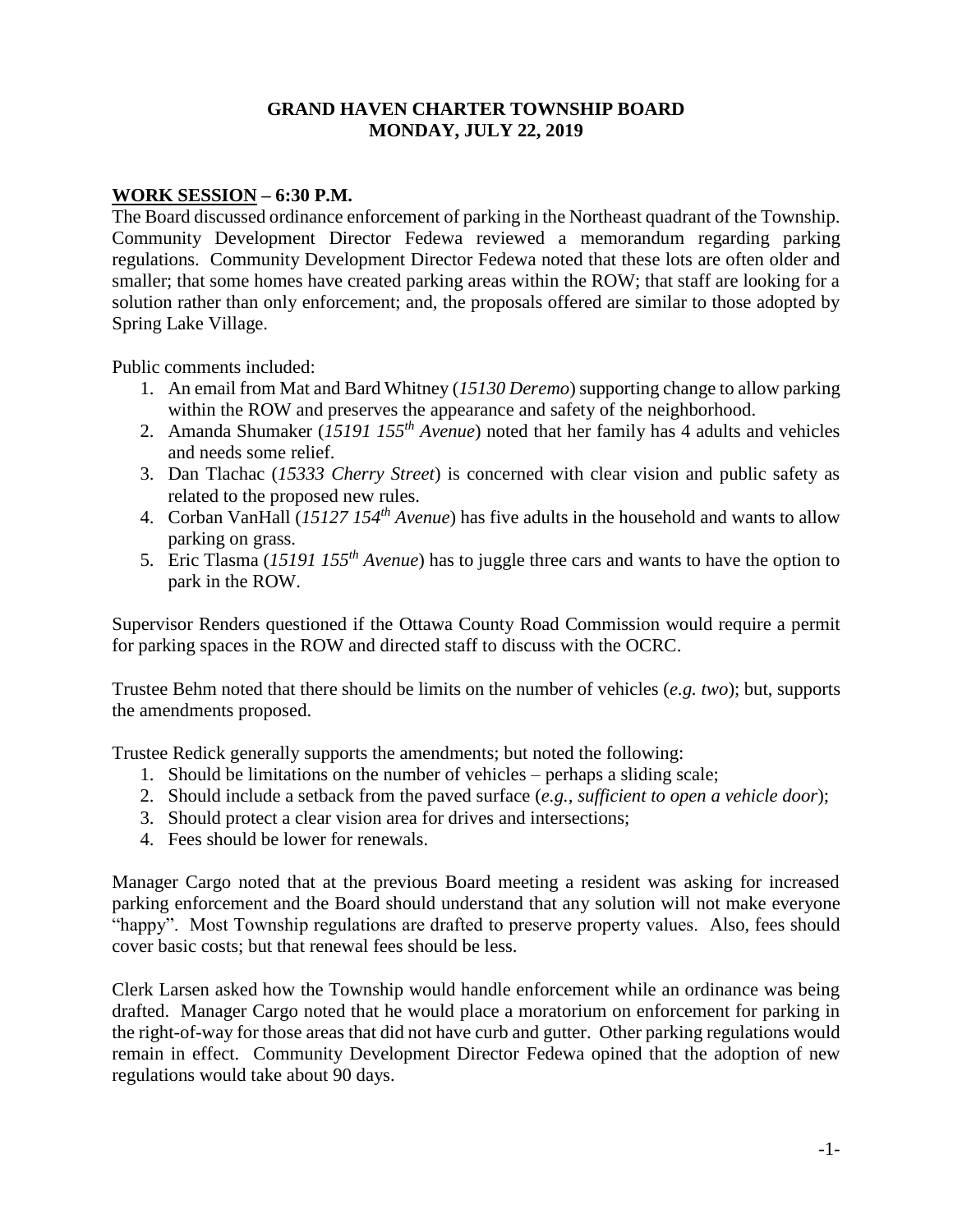Township staff were instructed to draft a parking ordinance pursuant to the instructions received and bring the draft to a Board work session.

# **REGULAR MEETING**

# I. CALL TO ORDER

Supervisor Reenders called the regular meeting of the Grand Haven Charter Township Board to order at 7:03 p.m.

# II. PLEDGE TO THE FLAG

# III. ROLL CALL

**Board members present:** Behm, Gignac, Reenders, Larsen, Redick, and Kieft **Board members absent:** Meeusen

Also, present was Manager Cargo, Fire/Rescue Chief Gerencer, Human Resource Director Dumbrell, and Community Development Director Fedewa.

# IV. APPROVAL OF MEETING AGENDA

**Motion** by Treasurer Kieft and seconded by Trustee Behm to approve the meeting agenda. **Which motion carried.**

# V. RETIREMENT PRESENTATION

Fire/Rescue Captain Schrader provided a retirement presentation for part-time fire fighters Randy Poel (*24-years of service*) and Bob Aylsworth (*16-years of service*).

# VI. APPROVAL OF CONSENT AGENDA

- 1. Approve July 8, 2019 Regular Board Minutes
- 2. Approve Payment of Invoices in the amount of \$291,040.17 (*A/P checks of \$189,927.65 and payroll of \$101,112.52*)
- 3. Approve Bids for Cemetery Expansion (*Construction Completion June 1, 2020*)
- 4. Approve Sale of Surplus Fire/Rescue Equipment (*\$2,800 estimated value*)
- 5. Approve Bid for Crosswalk Painting (*2-years @ \$9,658/year*)

**Motion** by Clerk Larsen and seconded by Trustee Gignac to approve the items on the Consent Agenda. **Which motion carried.**

# VII. OLD BUSINESS

1. **Motion** by Treasurer Kieft supported by Clerk Larsen to approve the Zoning Map Amendment Ordinance concerning the rezoning of Lincoln Farms Drive Lots C, D, and  $F - K$  from Agricultural (AG) to Rural Residential (RR). This is a second reading. **Which motion carried** pursuant to the following roll call vote:

Ayes: Larsen, Gignac, Kieft, Redick, Behm, Reenders Nays:

Absent: Meeusen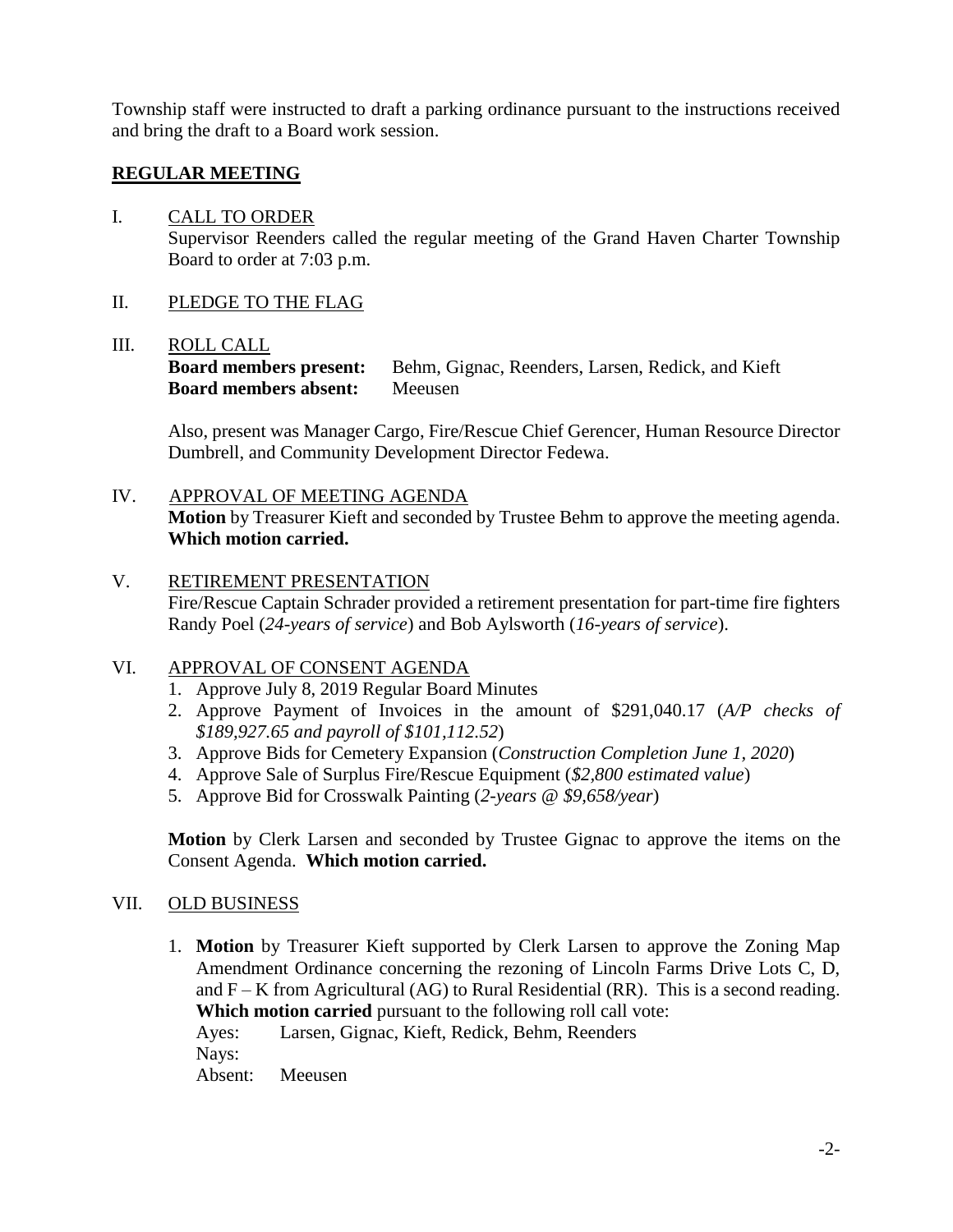- 2. **Motion** by Clerk Larsen supported by Trustee Gignac to approve Resolution 19-07-02 authorizing the Township Manager or designee to sign updated contracts from Consumers Energy reflecting the reduced rates for LED streetlighting replacement. **Which motion carried** pursuant to the following roll call vote: Ayes: Behm, Gignac, Redick, Kieft, Reenders, Larsen Nays: Absent: Meeusen
- 3. **Motion** by Trustee Redick supported by Treasurer Kieft to approve Resolution 19-07- 03 that adopts the 2nd quarter budget amendments for fiscal year 2019. **Which motion carried** pursuant to the following roll call vote: Ayes: Kieft, Reenders, Behm, Gignac, Larsen, Redick
	- Nays: Absent: Meeusen
- 4. **Motion** by Trustee Gignac supported by Clerk Larsen to authorize staff to progress with the HGAC bid from Seagrave and to purchase a 2020 Fire/Rescue Engine at a cost not to exceed \$655,000. **Which motion carried.**

# VIII. NEW BUSINESS

- 1. **Motion** by Clerk Larsen supported by Trustee Behm to authorize the Township Superintendent to execute an amendment to the Township's 457 Program, which allows all permanent, full-time and part-time employees to participation in the 457 Program. **Which motion carried**.
- 2. **Motion** by Trustee Redick supported by Clerk Larsen to authorize the Township Manager to execute an agreement with Vallier Fence Company to install a fence, pursuant to the bid specification, around Section 2 of the proposed Schmidt Heritage Park at a cost of \$25,697. Execution of the agreement is contingent upon the Township and Schmidt closing on the land donation agreement. **Which motion carried**.
- 3. **Motion** by Treasurer Kieft supported by Clerk Larsen to that the six subdistricts of the Mercury Drain be established as a single county Drain district under Chapter 20 of the Drain Code. **Which motion carried**.

# VIII. REPORTS AND CORESPONDENCE

- 1. Committee Reports
- 2. Manager's Report
	- a. Manager Cargo noted his management decisions regarding painting the administrative complex and replacing the drain in the DPW building.
	- b. Manager Cargo noted Attorney Bultje would be at the August  $12<sup>th</sup>$  Board work session to discuss short-term rental regulations. The work session will be held in the Board room.
- 3. Others
- X. PUBLIC COMMENTS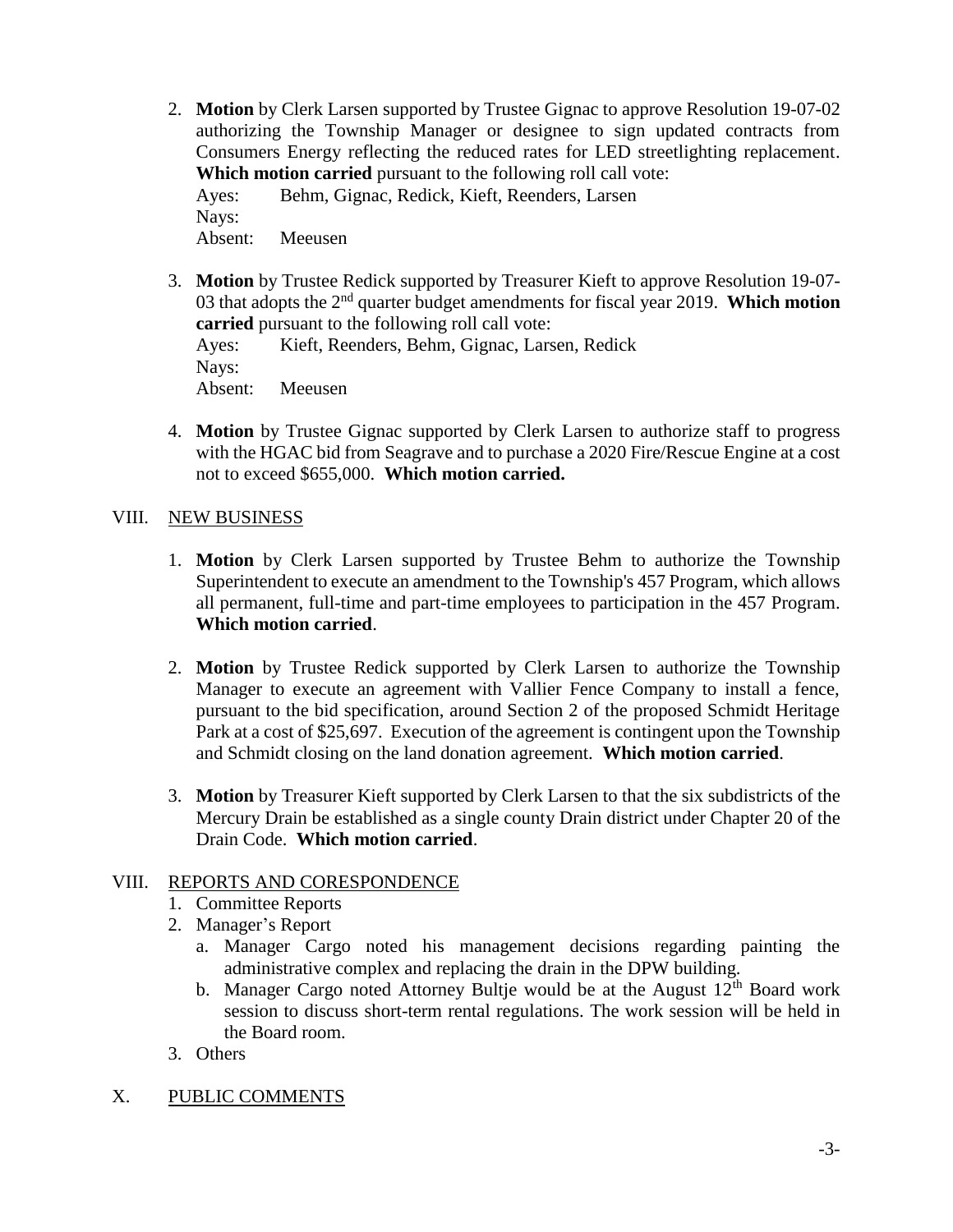1. Craig Yoas (*16620 Pine Dunes Court*) opined that the connector between Lincoln Street and Ferris should be placed within the US-31 right-of-way and completed in 2019 and that the pathways were not being adequately maintained.

# XI. ADJOURNMENT

**Motion** by Clerk Larsen and seconded by Trustee Behm to adjourn the meeting at 7:37 p.m. **Which motion carried.**

Respectfully Submitted,

Laurie Larse

Laurie Larsen Grand Haven Charter Township Clerk

Mark Reenders Grand Haven Charter Township Supervisor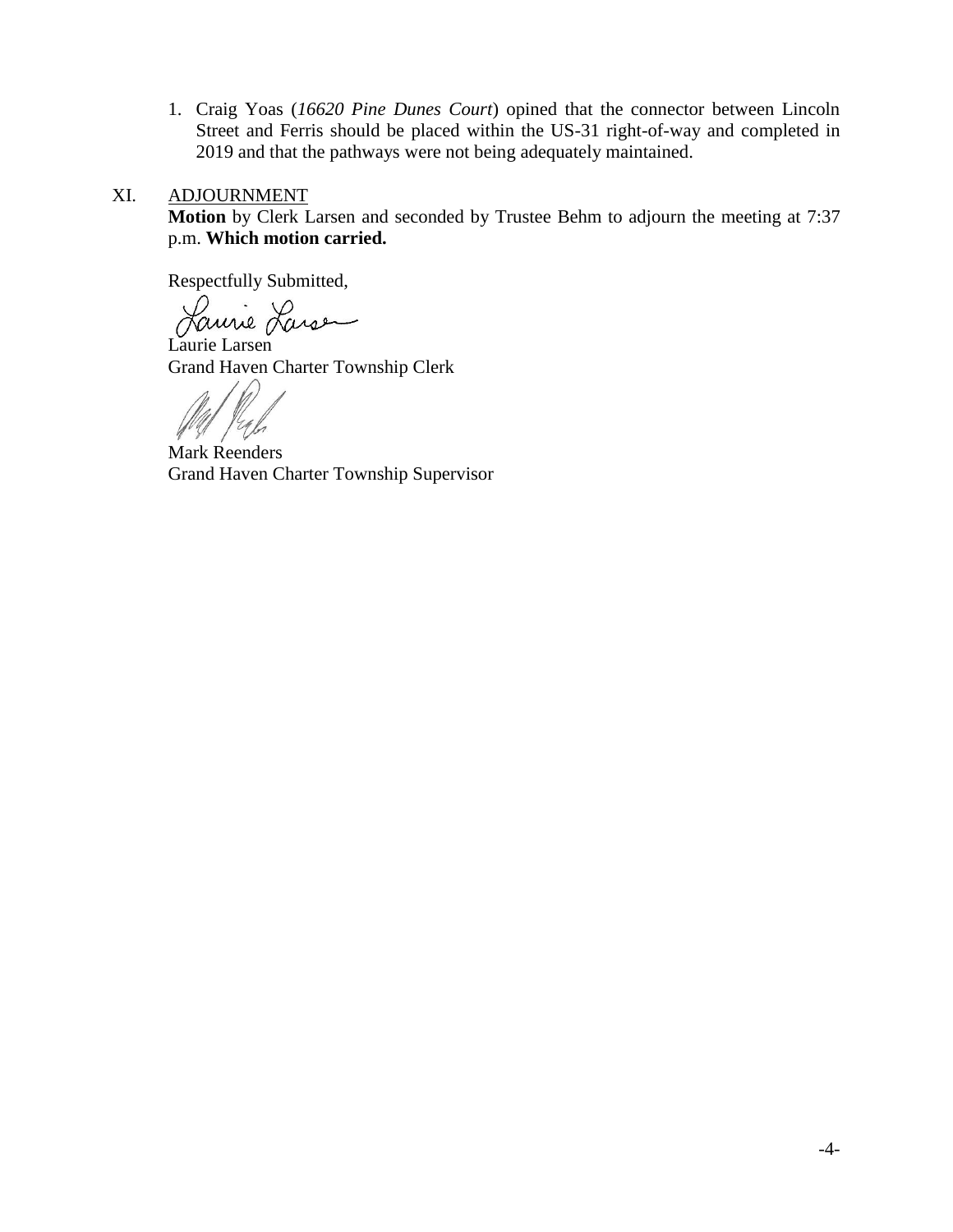

# SUPERINTENDENT'S MEMO

DATE: August 7, 2019

TO: Township Board

FROM: Cargo

SUBJECT: Re-Appointment to the DDA Board; the NOCH Board; the Planning Commission; NORA Board; and, the Parks and Recreation Committee

As you are aware, pursuant to Section 2.11 of the Township's Administrative Policies and Procedures Manual, the Township Supervisor has broad authority to appoint members to a variety of Committees, Boards, and Commissions.

The following is a list of **re-appointments**. Because these are Supervisor Reenders' reappointments, I have not included the normal background material since the elected officials are likely familiar with each of these individuals:

**Motion to re-appoint John Heinritz, Dan Luckey, Rob Robbins and Alompradith Sphabmixay to the Downtown Development Authority Board for a three-year term ending on August 31, 2022.**

**Move to re-appoint Joy Gaasch to the North Ottawa Community Hospital Board for a three-year term ending on June 30, 2022.**

**Move to re-appoint Phil Chalifoux and Dave Reenders to the Planning Commission for a three-year term ending August 31, 2022.**

**Move to re-appoint Mary Jane Belter to the North Ottawa Recreation Authority for a three-year term ending August 31, 2022.**

**Move to re-appoint Jacquelyn Thoroughman and Mary Jane Belter to the Parks and Recreation Committee for a two-year term ending August 31, 2021.**

If you have any questions or comments, please contact Supervisor Reenders prior to the Board meeting.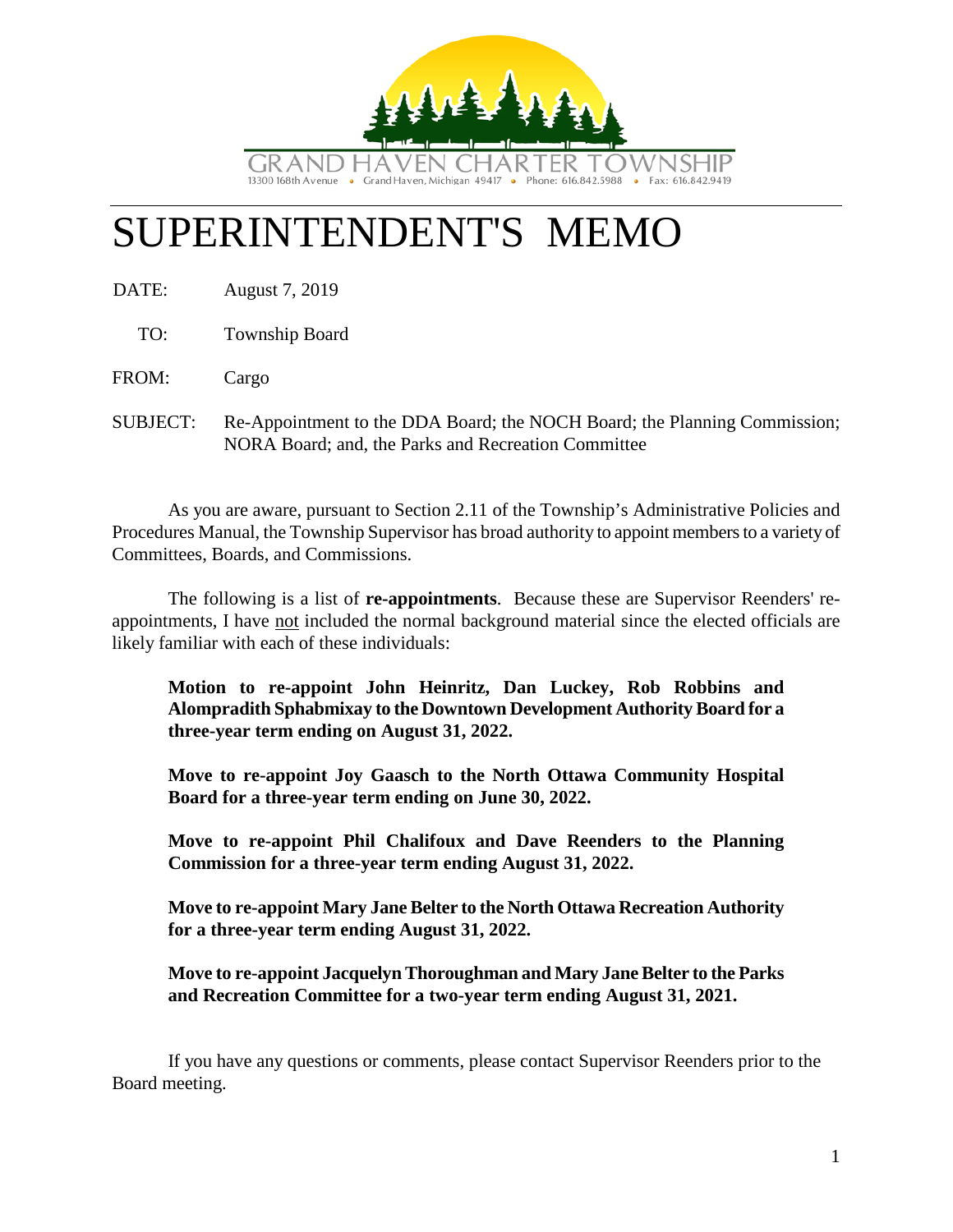

# SUPERINTENDENT'S MEMO

DATE: August 5, 2019

TO: Township Board

FROM: Cargo

SUBJECT: Petition for Maintenance, Improvement and Consolidation of Beechtree Drains

Attached, please find a petition for maintenance, improvement and consolidation of Beechtree Drains. Specifically, the following items have led to the recommendation from County and Township staff to schedule a Board of Determination regarding the Beechtree Drain:

- 1. As part of the re-design of the American Dunes Golf Course (*i.e., formerly Grand Haven Golf Course*), the developer will be improving the drainage and retaining storm water on site for slower release into the Beechtree Drain. The infrastructure from these improvements will be brought under the control of the Ottawa County Water Resources Commissioner;
- 2. At the same time, some of the newer residential developments (*e.g., Sanctuary Place, The Retreat, and Summerset*) will be brought into the larger drain district – since the flow from these subdistricts flows directly into the Beechtree Drain;
- 3. And finally, the outflow from the Summerset subdivision into the Beechtree Drain needs to be improved to prevent "backflow" from major storm events flooding the residents on the pond.

Staff have met on site with the Ottawa County Water Resources Commissioner and his staff and agree that these changes and maintenance on the Beechtree Drain should occur. The aerial map at the end of this memorandum shows the "Beechtree Drain".

If the Board agrees with staff recommendations, the following motion can be offered:

# **Motion to approve Resolution 19-08-01 that authorizes the petition for maintenance, improvement and consolidation of the Beechtree Drains and Drainage Districts.**

If there are any questions or comments, please contact me at your convenience.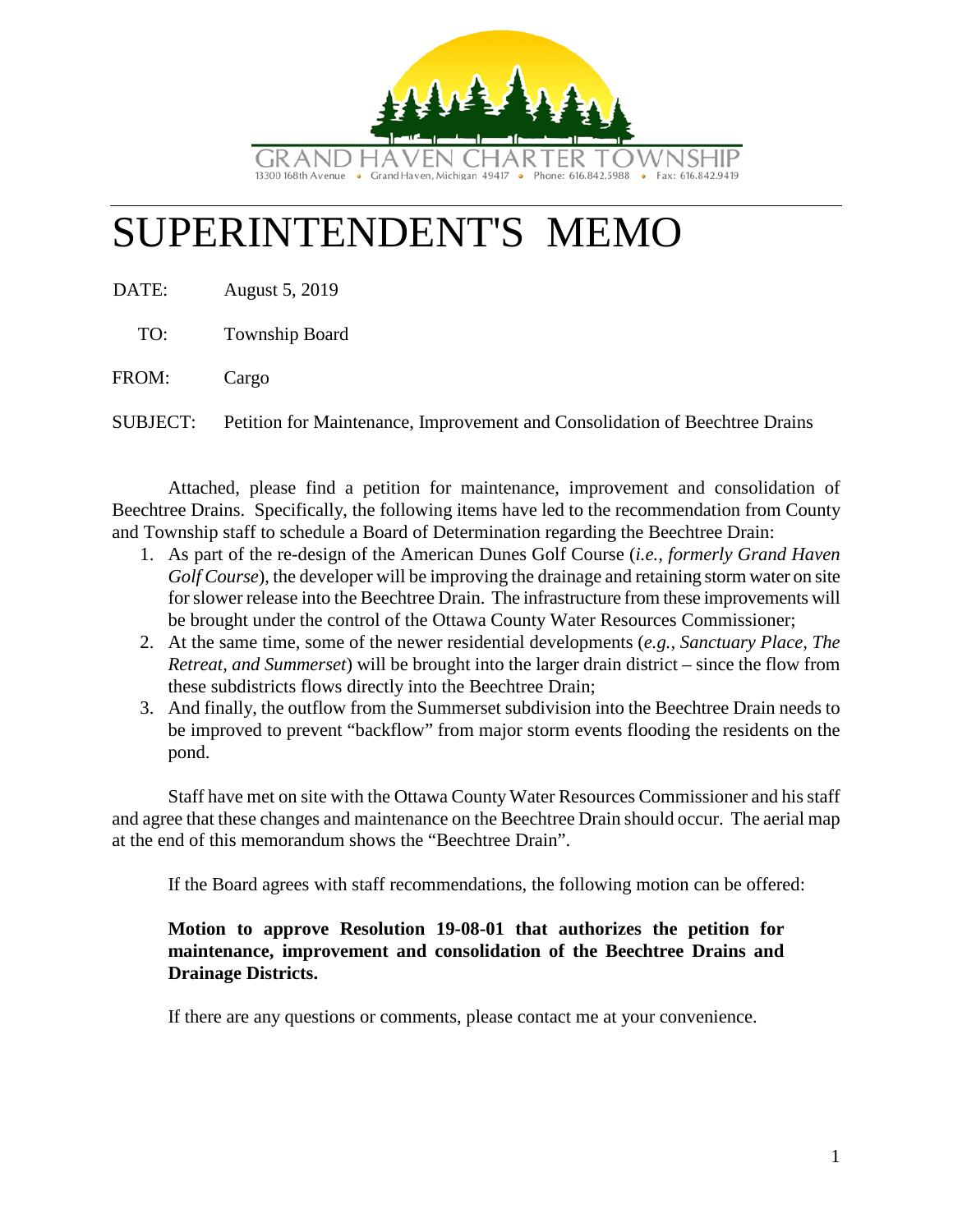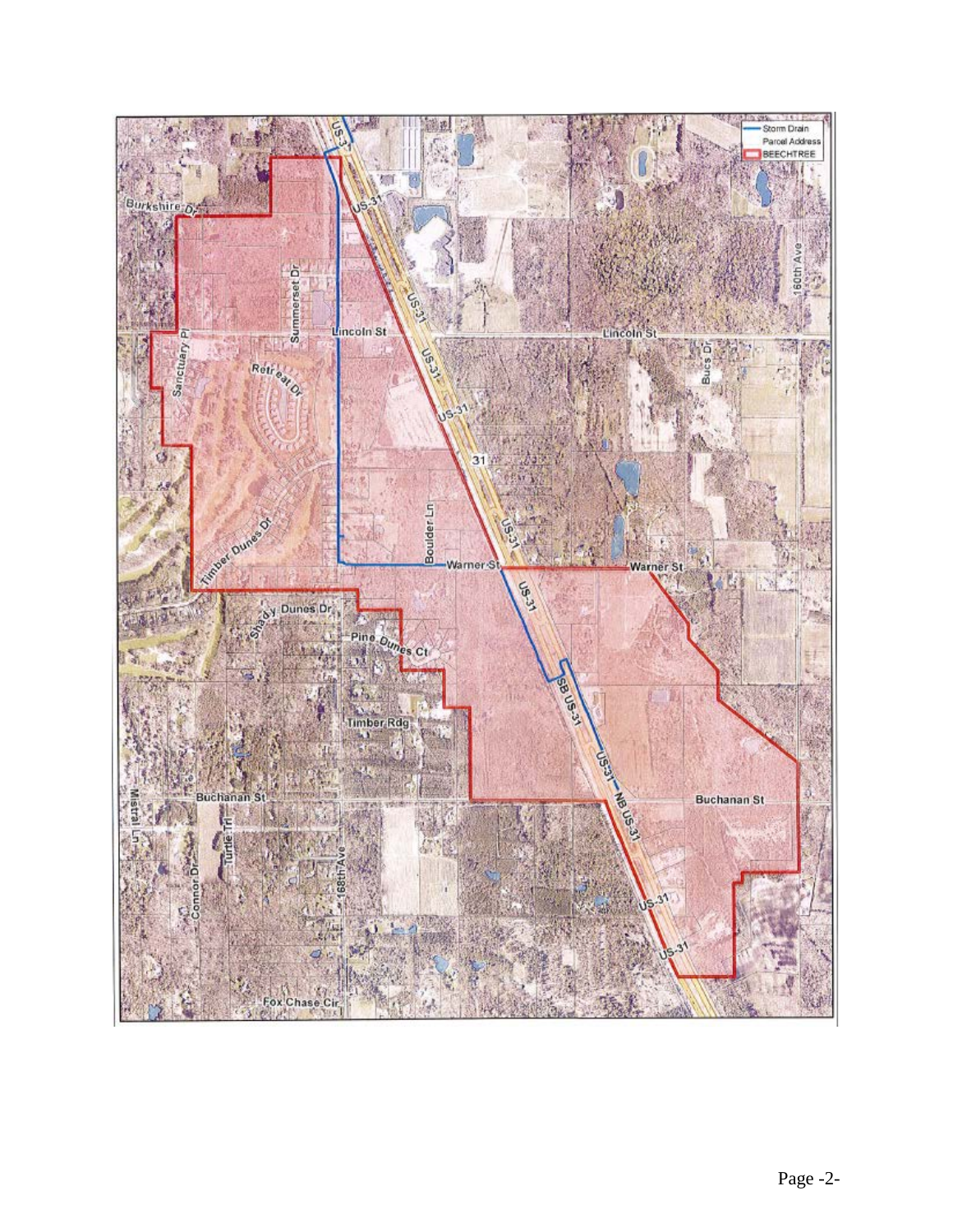# **GRAND HAVEN CHARTER TOWNSHIP**

# **RESOLUTION 19-08-01 PETITION FOR MAINTENANCE, IMPROVEMENT AND CONSOLIDATION OF BEECHTREE DRAIN PURSUANT TO CHAPTERS 8 AND 19 OF THE MICHIGAN DRAIN CODE OF 1956, AS AMENDED**

At a regular meeting of the Grand Haven Charter Township Board, held in Ottawa County, State of Michigan on the  $12<sup>th</sup>$  day of August 2019, at 7:00 p.m.

PRESENT:

ABSENT:

The following resolution was offered by  $\qquad$  and supported by  $\qquad$ 

**WHEREAS,** the Township requests the maintenance, improvement, and consolidation of the drains known and designated as the Beechtree Drain, Lincoln West Drain, Golfview Subdivision Drain, and Sanctuary Subdivision Drain to be known as the Beechtree Drain, and the consolidation of the Beechtree Drain Drainage District, Lincoln West Drain Drainage District, Golfview Subdivision Drain Drainage District, and Sanctuary Subdivision Drain Drainage District, with the consolidated drainage district to be known as the Beechtree Drain Drainage District, located in Grand Haven Charter Township, County of Ottawa, pursuant to Chapter 8 and 19 of Public Act 40 of 1956, as amended; and

**WHEREAS,** Grand Haven Charter Township has determined that the maintenance, improvement and consolidation of the Drains and Drainage Districts is necessary for the public health in the Township; and

**WHEREAS,** Grand Haven Charter Township will be liable for an assessment at large against it for a percentage of the cost of the proposed maintenance, improvement and consolidation.

**NOW, THEREFORE BE IT RESOLVED THAT,** the Grand Haven Charter Township Board does authorize the filing of a petition for maintenance, improvement and consolidation of the Drains and Drainage Districts.

**BE IT FURTHER RESOLVED THAT** the Superintendent is authorized to execute the petition for maintenance, improvement and consolidation of the Drains and Drainage Districts.

**BE IT FURTHER RESOLVED THAT** the Clerk shall forward to the Ottawa County Water Resources Commissioner a copy of this Resolution and file the petition for maintenance, improvement, and the consolidation of the Drains and Drainage Districts, as permitted under Public Act 40 of 1956, as amended.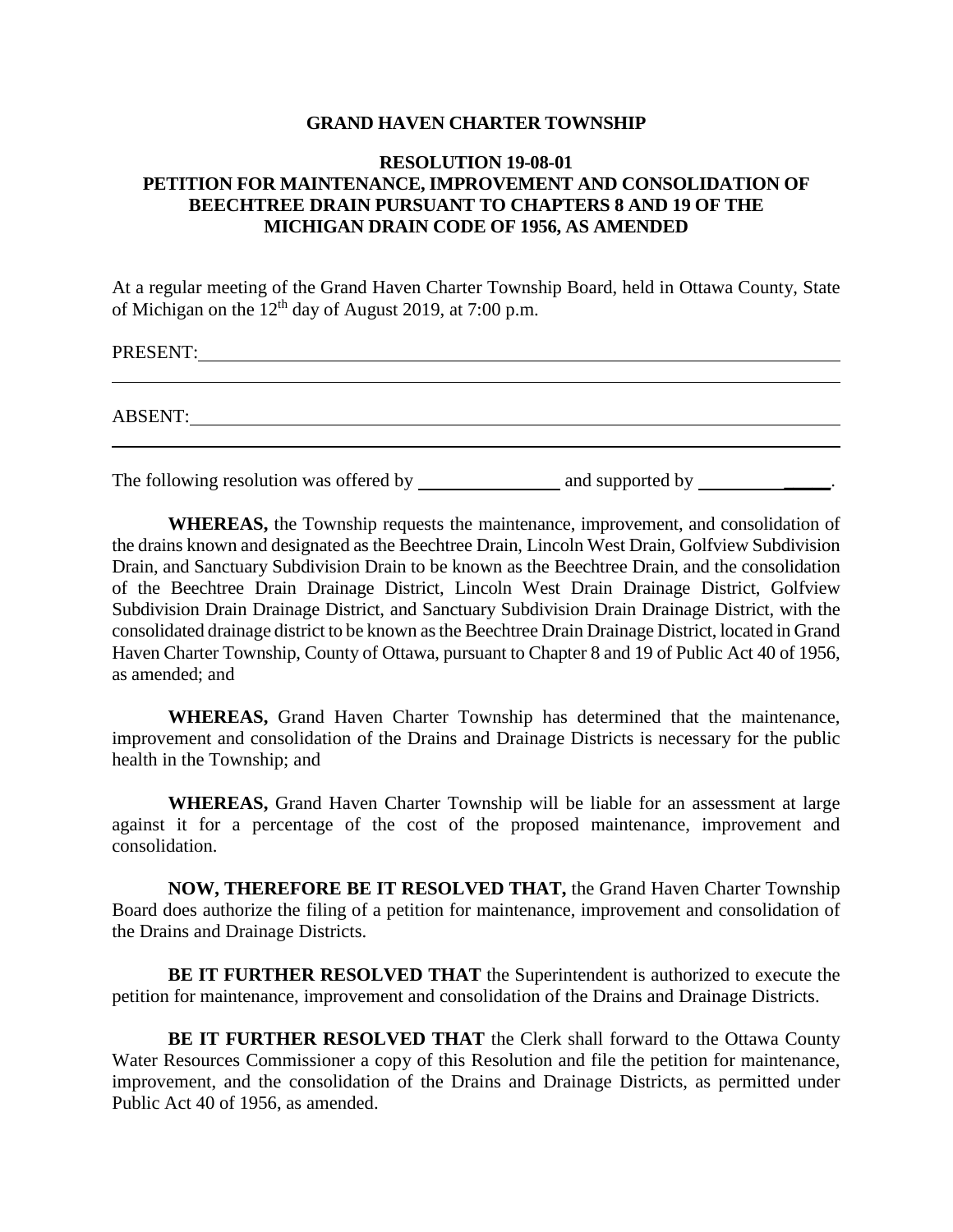**BE IT FURTHER RESOLVED THAT** all resolutions in conflict herewith in whole or in part are hereby revoked to the extent of such conflict.

YES: NO: ABSENT:

RESOLUTION DECLARED ADOPTED.

DATED: August 12, 2019

Laurie Larsen, Township Clerk

\_\_\_\_\_\_\_\_\_\_\_\_\_\_\_\_\_\_\_\_\_\_\_\_\_\_\_\_\_\_\_\_\_\_\_\_

# **CERTIFICATE**

I, the undersigned, the duly qualified and acting Township Clerk of the Grand Haven Charter Township, Ottawa County, Michigan, do hereby certify that the foregoing is a true and complete copy of the resolution adopted by the Township Board at a regular meeting of the Township Board held on August 12, 2019, do further hereby certify that public notice of said meeting was given pursuant to and in full compliance with Michigan Act 267 of 1976, as amended, and that the minutes of said meeting were kept and will be or have been made available as required by said Act.

Laurie Larsen, Township Clerk

\_\_\_\_\_\_\_\_\_\_\_\_\_\_\_\_\_\_\_\_\_\_\_\_\_\_\_\_\_\_\_\_\_\_\_\_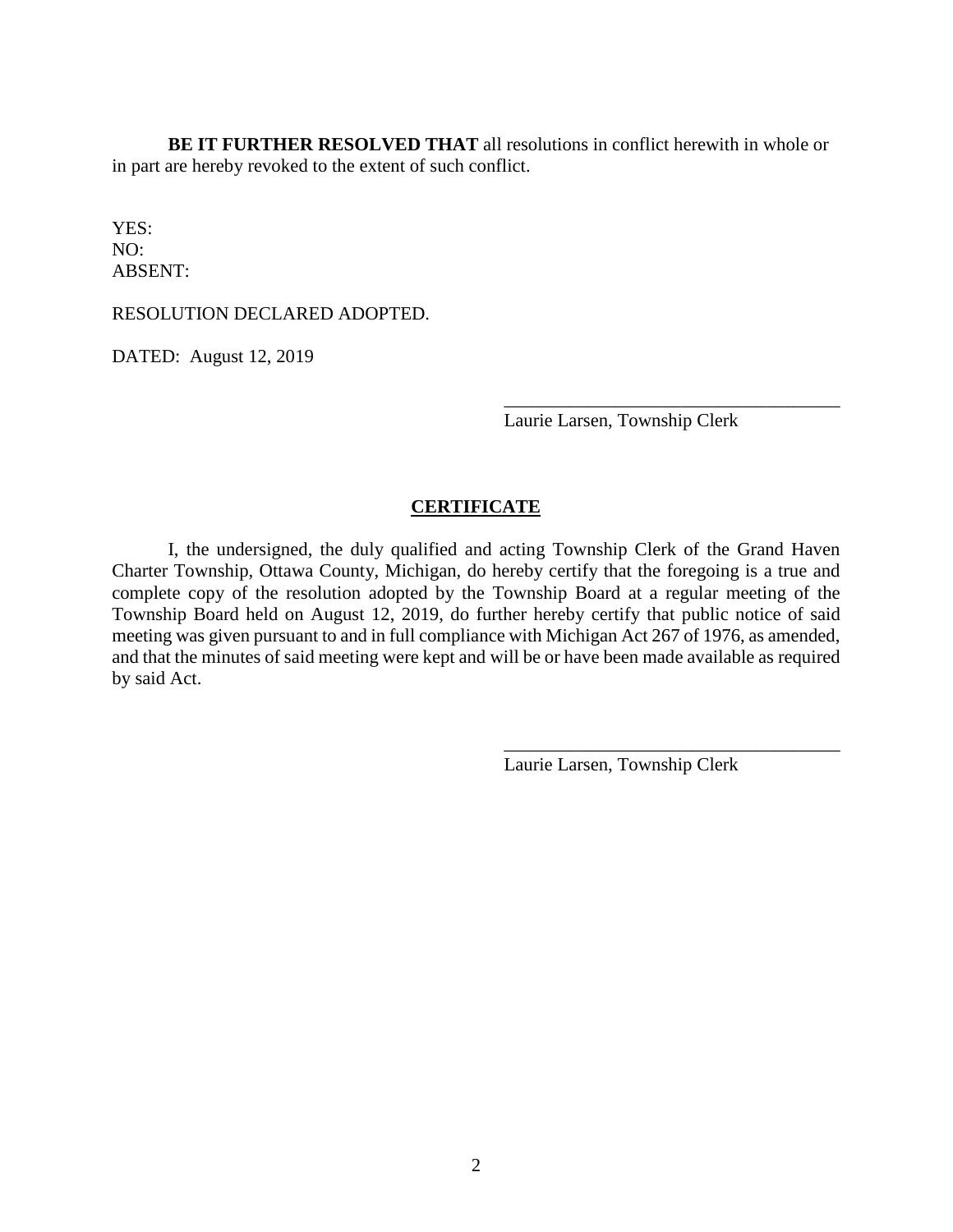# **PETITION FOR CONSOLIDATION, MAINTENANCE, AND IMPROVEMENT OF DRAINS PURSUANT TO CHAPTER 8 AND 19 OF THE MICHIGAN DRAIN CODE OF 1956, AS AMENDED BEECHTREE DRAIN #466**

To the Ottawa County Water Resources Commissioner:

The undersigned petitioner is Grand Haven Charter Township, County of Ottawa, State of Michigan, and does hereby petition for the maintenance, improvement, and consolidation of the drains known and designated as the Beechtree Drain, Lincoln West Drain, Golfview Subdivision Drain, and Sanctuary Subdivision Drain to be known as the Beechtree Drain, and the consolidation of the Beechtree Drain Drainage District, Lincoln West Drain Drainage District, Golfview Subdivision Drain Drainage District, and Sanctuary Subdivision Drain Drainage District, with the consolidated drainage district to be known as the Beechtree Drain Drainage District, located and established in the Grand Haven Charter Township, County of Ottawa, pursuant to Chapters 8 and 19 of Public Act 40 of 1956, as amended.

The proposed maintenance, improvement and consolidation is necessary for the public health, convenience or welfare and is further necessary for the protection of the public health in Grand Haven Charter Township. Your petitioner further shows that the established drains need consolidating because the drains will be most efficiently maintained as a consolidated drainage system

The petitioner is a municipality which will be liable to assessments at-large for at least a percentage of the total amount to be assessed for the cost of the proposed consolidated Drain. This petition has been authorized by the Township's governing body. A copy of the Resolution of the Grand Haven Charter Township is attached hereto.

# G**RAND HAVEN CHARTER TOWNSHIP**

By: **William D. Cargo** Its: Superintendent/Manager

As authorized by its government body On: **August 12, 2019**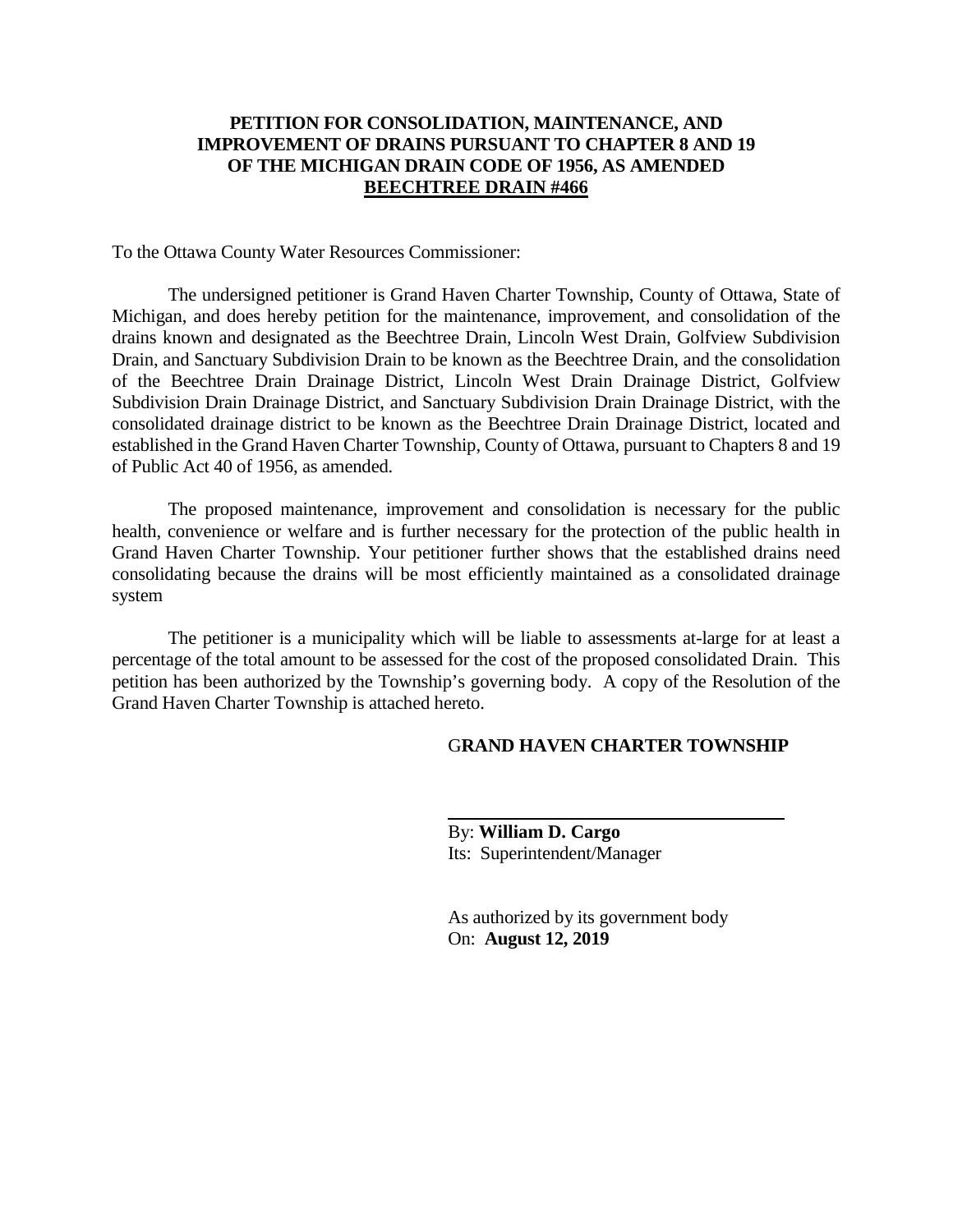# Page: 1<br>Printed: 08/07/2019 **Building Permit Report - Monthly**

|                        |                                                    |                         | <b>Estimated Cost</b>                     | <b>Permit Fee</b>            |
|------------------------|----------------------------------------------------|-------------------------|-------------------------------------------|------------------------------|
| <b>ADDITIONS</b>       |                                                    |                         |                                           |                              |
| P19BU0345              | PECKHAM CHARLES-JULIE                              | 15283 GROESBECK ST      | \$2,500                                   | \$63.00                      |
| P19BU0349              | <b>SMITH CYNTHIA</b>                               | 15318 COVE ST           | \$62,000                                  | \$533.10                     |
|                        |                                                    |                         | \$64,500                                  | \$596.10                     |
|                        |                                                    |                         | <b>Total Permits For Type:</b>            | $\boldsymbol{2}$             |
| <b>ADDRESS</b>         |                                                    |                         |                                           |                              |
| P19AD0038              | <b>BAUVAN LAND COMPANY LLC</b>                     | 17172 MAPLERIDGE DR     | \$0                                       | \$14.00                      |
| P19AD0039              | VANDER WOUDE DANIEL-JUDITH TRUST 10180 HIAWATHA DR |                         | \$0                                       | \$14.00                      |
| P19AD0040              | GRAND HAVEN DEVELOPMENT GROUP LLC4998 COPPER CT    |                         | \$0                                       | \$14.00                      |
|                        |                                                    |                         | \$0                                       | \$42.00                      |
|                        |                                                    |                         | <b>Total Permits For Type:</b>            | 3                            |
| <b>ALTERATIONS</b>     |                                                    |                         |                                           |                              |
| P19BU0293              | MCGRAW KATHLEEN ANN TRUST                          | 15321 LAKE AVE          | \$90,000                                  | \$724.90                     |
| P19BU0355              | MICHIGAN CONFERENCE ASSOCIATION                    | 15051 177TH AVE         | \$5,700                                   | \$105.00                     |
| P19BU0358              | <b>WATERMAN TIMOTHY</b>                            | 15299 MILLHOUSE CT      | \$4,200                                   | \$89.25                      |
| P19BU0363              | <b>GEURINK TODD-COURTNEY</b>                       | 14667 INDIAN TRAILS DR  | \$9,000                                   | \$152.25                     |
|                        |                                                    |                         | \$108,900                                 | \$1,071.40                   |
|                        |                                                    |                         | <b>Total Permits For Type:</b>            | $\boldsymbol{4}$             |
| <b>BASEMENT FINISH</b> |                                                    |                         |                                           |                              |
| P19BU0296              | MILLER JOHN A-AMY J                                | 14924 WOODSIDE TR       | \$22,725                                  | \$315.95                     |
| P19BU0360              | AHMAD MOHAMAD-JEMBARI                              | 11967 MISTRAL LN PVT    | \$25,000                                  | \$279.65                     |
|                        |                                                    |                         | \$47,725                                  | \$595.60                     |
|                        | <b>COMMERCIAL REMODEL</b>                          |                         | <b>Total Permits For Type:</b>            | $\overline{2}$               |
| P19BU0343              | SB & KB LLC                                        | 17040 ROBBINS RD        | \$2,500                                   | \$188.00                     |
|                        |                                                    |                         |                                           |                              |
|                        |                                                    |                         | \$2,500<br><b>Total Permits For Type:</b> | \$188.00<br>$\boldsymbol{l}$ |
| <b>DECK</b>            |                                                    |                         |                                           |                              |
| P19BU0295              | RICHEAL STEPHEN A-MELISSA R                        | 12918 MARIPOSA ST       | \$1,000                                   | \$86.75                      |
| P19BU0303              | WOLFE JOAN L TRUST                                 | 14447 SOUTH HIGHLAND DR | \$8,250                                   | \$202.25                     |
| P19BU0307              | WEALTHY PROEPRTIES 1 LLC                           | 15100 STICKNEY RIDGE    | \$8,250                                   | \$152.25                     |
| P19BU0334              | PLUMMER ERICA                                      | 16242 GRAND POINT CT    | \$19,000                                  | \$238.55                     |
| P19BU0361              | HITSMAN MERIDETH W-KAREN M                         | 15117 STEVES DR         | \$14,650                                  | \$211.50                     |
|                        |                                                    |                         | \$51,150                                  | \$891.30                     |
|                        |                                                    |                         | <b>Total Permits For Type:</b>            | 5                            |
| <b>DEMOLITION</b>      |                                                    |                         |                                           |                              |
| P19DE0012              | VANDERMAAS GREG-ALETHA                             | 16097 MERCURY DR        | \$1                                       | \$20.00                      |
|                        |                                                    |                         | \$1                                       | \$20.00                      |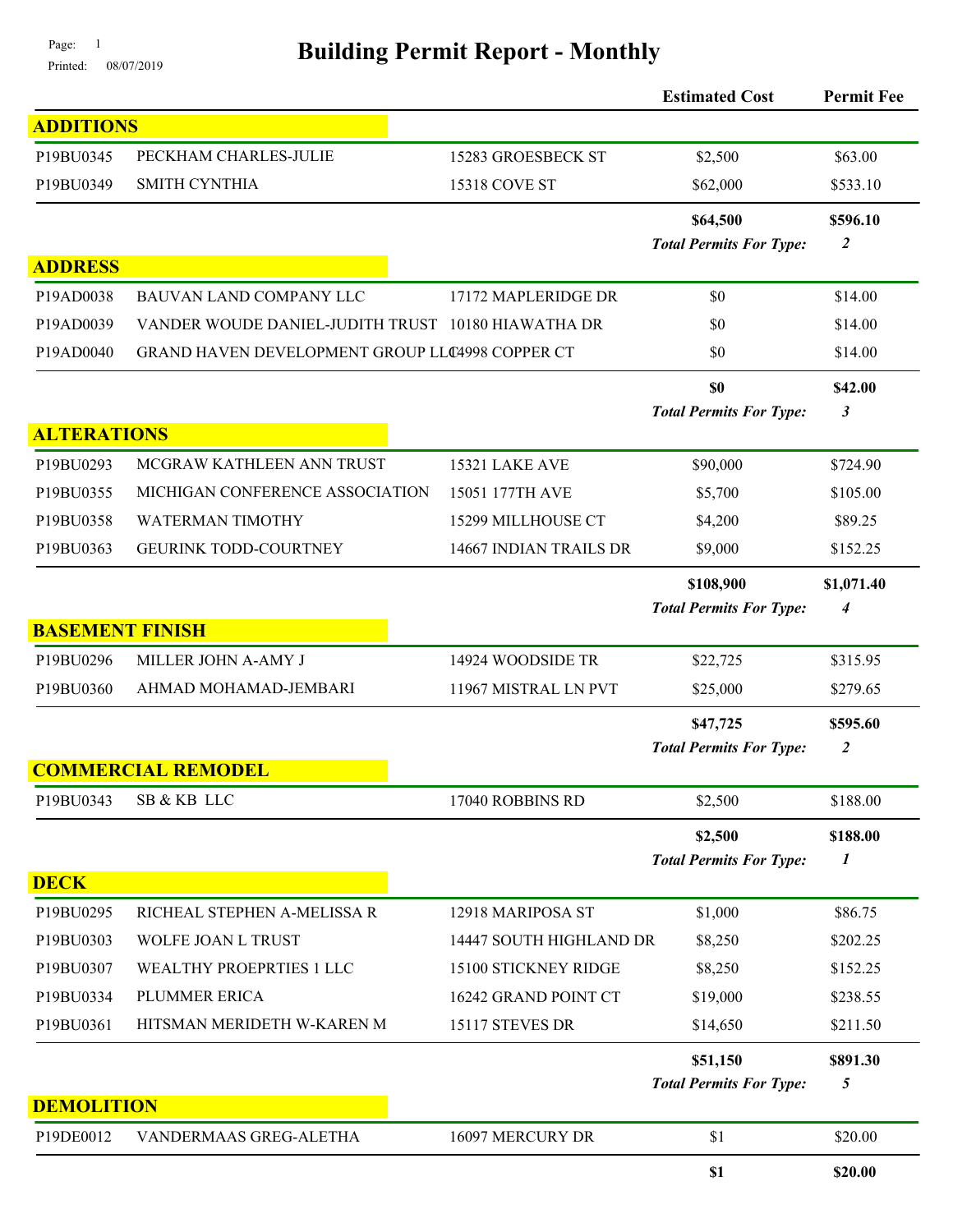# Page: <sup>2</sup><br>Printed: 08/07/2019 **Building Permit Report - Monthly**

|                   |                                                                 |                          | <b>Estimated Cost</b>          | <b>Permit Fee</b> |
|-------------------|-----------------------------------------------------------------|--------------------------|--------------------------------|-------------------|
|                   |                                                                 |                          | <b>Total Permits For Type:</b> | $\boldsymbol{l}$  |
| <b>ELECTRICAL</b> |                                                                 |                          |                                |                   |
| P19EL0321         | MILLER JOHN A-AMY J                                             | 14924 WOODSIDE TR        | \$0                            | \$132.00          |
| P19EL0322         | EVELAND JOSEPH-CAROL                                            | 12500 168TH AVE          | \$0                            | \$285.00          |
| P19EL0323         | <b>BORRESON RANDOLPH A</b>                                      | 17850 COMSTOCK ST        | \$0                            | \$104.00          |
| P19EL0324         | <b>BOSS MARK EDWARD- BETSY BUIST</b>                            | 10161 LAKESHORE DR       | \$0                            | \$60.00           |
| P19EL0325         | REDICK RONALD M-WENDY CHRISTINE                                 | 14044 OAK CHAPEL AVE     | \$0                            | \$56.00           |
| P19EL0326         | <b>CHASCO TRUST</b>                                             | 12886 SWEETBRIAR DR      | \$0                            | \$106.00          |
| P19EL0327         | <b>SOMERS JEFF-JENNIFER</b>                                     | 12400 LINCOLN FARMS DR   | \$0                            | \$283.00          |
| P19EL0328         | <b>FORTOSIS CHRISTIAN</b>                                       | 17263 BEACH RIDGE WY PVT | \$0                            | \$118.00          |
| P19EL0329         | <b>GRAND HAVEN PROFESSSIONAL CENTER LIT168 TIMBERVIEW DRIVE</b> |                          | \$0                            | \$155.00          |
| P19EL0330         | VANDYKE BARRY A-CYNTHIA V                                       | 11325 LAKESHORE DR       | \$0                            | \$176.00          |
| P19EL0331         | MUSKEGON COMMUNITY COLLEGE                                      | 16777 LINCOLN ST         | \$0                            | \$250.00          |
| P19EL0332         | <b>BAUGH KELSEY L</b>                                           | 14660 PARKWOOD DR        | \$0                            | \$142.00          |
| P19EL0333         | MCDONALD TRICIA-MICHAEL                                         | 16932 BUCHANAN ST        | \$0                            | \$110.00          |
| P19EL0334         | RIVER HAVEN OPERATING COMPANY LLC13276 WINDING CREEK DR         |                          | \$0                            | \$56.00           |
| P19EL0335         | RIVER HAVEN OPERATING COMPANY LLC13290 WINDING CREEK DR         |                          | \$0                            | \$56.00           |
| P19EL0336         | RIVER HAVEN OPERATING COMPANY LLC13291 PINEWOOD DR              |                          | \$0                            | \$56.00           |
| P19EL0337         | RIVER HAVEN OPERATING COMPANY LLC14525 TRILLIUM CIRCLE          |                          | \$0                            | \$56.00           |
| P19EL0338         | RIVER HAVEN OPERATING COMPANY LLC13209 PINEWOOD DR              |                          | \$0                            | \$56.00           |
| P19EL0339         | RIVER HAVEN OPERATING COMPANY LLC13268 PINEWOOD DR              |                          | \$0                            | \$56.00           |
| P19EL0340         | RIVER HAVEN OPERATING COMPANY LLC14457 CROOKED TREE LN          |                          | \$0                            | \$56.00           |
| P19EL0341         | RIVER HAVEN OPERATING COMPANY LLC13410 WINDING CREEK DR         |                          | \$0                            | \$56.00           |
| P19EL0342         | RIVER HAVEN OPERATING COMPANY LLC13431 WINDING CREEK DR         |                          | \$0                            | \$56.00           |
| P19EL0343         | RIVER HAVEN OPERATING COMPANY LLC13614 WINDING CREEK DR         |                          | \$0                            | \$56.00           |
| P19EL0344         | RIVER HAVEN OPERATING COMPANY LLC13699 PINEWOOD DR              |                          | \$0                            | \$56.00           |
| P19EL0345         | RIVER HAVEN OPERATING COMPANY LLC13863 OAKWOOD CIRCLE           |                          | \$0                            | \$56.00           |
| P19EL0346         | RIVER HAVEN OPERATING COMPANY LLC13944 OAKWOOD CIRCLE           |                          | \$0                            | \$56.00           |
| P19EL0347         | RIVER HAVEN OPERATING COMPANY LLC13881 PINEWOOD DR              |                          | \$0                            | \$56.00           |
| P19EL0348         | RIVER HAVEN OPERATING COMPANY LLC13738 CLEARWATER LANE          |                          | \$0                            | \$56.00           |
| P19EL0349         | RIVER HAVEN OPERATING COMPANY LLC13760 RIVER HAVEN BLVD         |                          | \$0                            | \$56.00           |
| P19EL0350         | RIVER HAVEN OPERATING COMPANY LLC13843 DEEPWATER POINT          |                          | \$0                            | \$56.00           |
| P19EL0351         | RIVER HAVEN OPERATING COMPANY LLC13905 RIVER HAVEN BLVD         |                          | \$0                            | \$56.00           |
| P19EL0352         | VANDEVUSSE BRAD M-RIGOLI RILEY B                                | 17086 TIMBER DUNES DR    | \$0                            | \$55.00           |
| P19EL0353         | TREAT JEFFREY D-CAROL                                           | 15326 DAVID ST           | \$0                            | \$55.00           |
| P19EL0354         | <b>BOSSINGHAM KEVIN</b>                                         | <b>15480 PINE ST</b>     | \$0                            | \$55.00           |
| P19EL0355         | MANN ROBERT J-DEBRA K                                           | 12218 LAKESHORE DR       | \$0                            | \$106.00          |
| P19EL0357         | <b>MCCOMBS TREVOR</b>                                           | 14509 LAKE MICHIGAN DR   | \$0                            | \$114.00          |
| P19EL0358         | ADAMS ROBERT-CHRISTINA                                          | 12709 152ND AVE          | \$0                            | \$253.00          |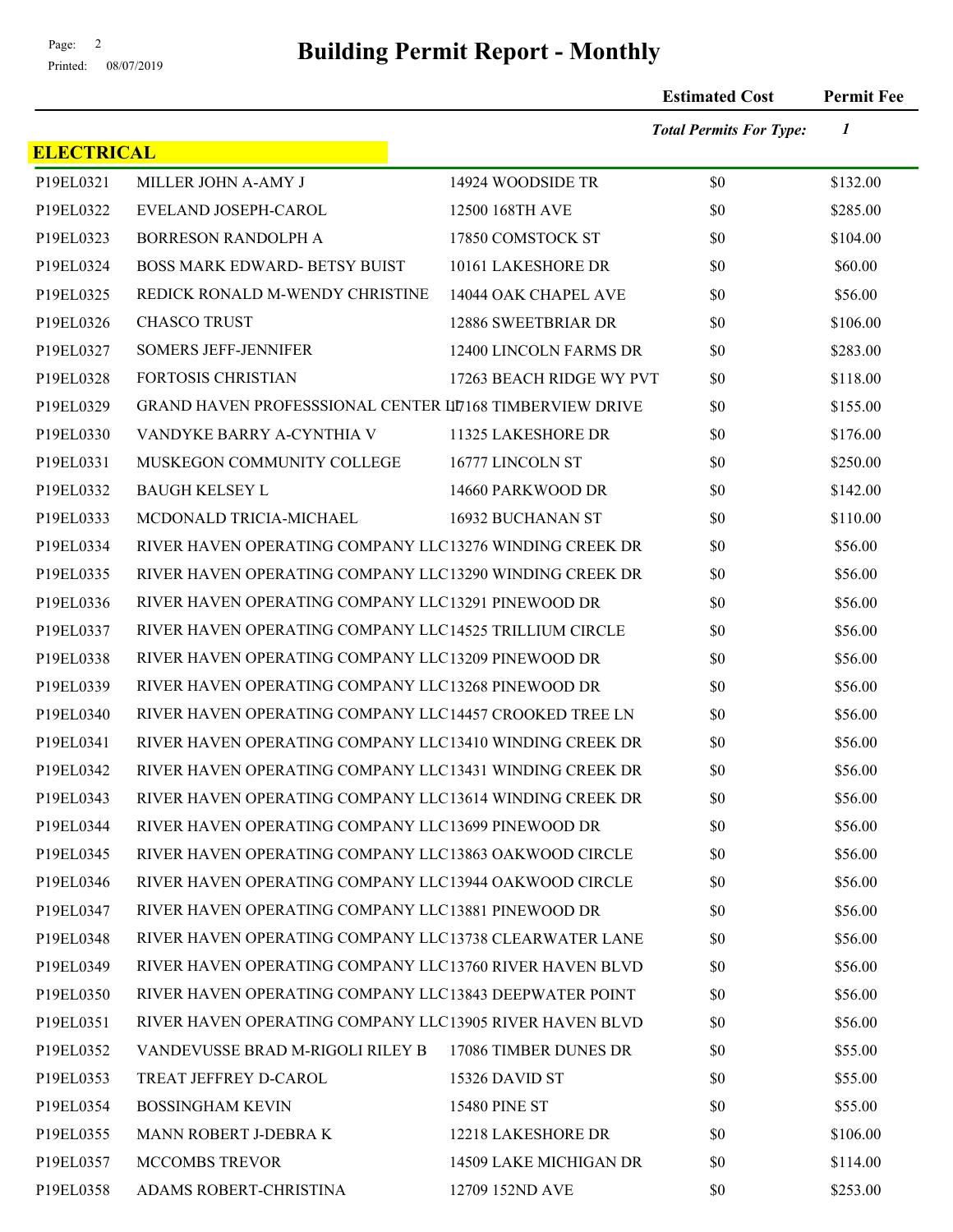**FOUNDATION ONLY**

# Page: 3<br>Printed: 08/07/2019 **Building Permit Report - Monthly**

|              |                                                    |                           | <b>Estimated Cost</b>          | <b>Permit Fee</b> |
|--------------|----------------------------------------------------|---------------------------|--------------------------------|-------------------|
| P19EL0359    | RIVER HAVEN OPERATING COMPANY LLC14500 MAGNOLIA DR |                           | \$0                            | \$55.00           |
| P19EL0360    | SIGNATURE LAND DEVELOPMENT CORP 13081 WILDVIEW DR  |                           | \$0                            | \$208.00          |
| P19EL0361    | SIGNATURE LAND DEVELOPMENT CORP                    | 13117 WILDVIEW DR         | \$0                            | \$208.00          |
| P19EL0362    | RIVER HAVEN OPERATING COMPANY LLC13663 PINEWOOD DR |                           | \$0                            | \$56.00           |
| P19EL0364    | <b>TIBBE JARON</b>                                 | 12761 152ND AVE           | \$0                            | \$277.00          |
| P19EL0365    | SB & KB LLC                                        | 17040 ROBBINS RD          | \$0                            | \$154.00          |
| P19EL0366    | <b>WILTHOF LARRY</b>                               | 15625 ROBBINS RD          | \$0                            | \$79.00           |
| P19EL0367    | WARNER BRENT W-JANAY A                             | 12078 FOREST BEACH TR PVT | \$0                            | \$72.00           |
| P19EL0368    | <b>KROEZE DARLENE</b>                              | 12519 RETREAT DR PVT      | \$0                            | \$72.00           |
| P19EL0369    | RUCH ALEXANDER M-TAMMY R                           | 12755 SANCTUARY PL        | \$0                            | \$72.00           |
| P19EL0370    | <b>BAAS JAMES-STEPHANIE</b>                        | 12728 SANCTUARY PL        | \$0                            | \$72.00           |
| P19EL0371    | <b>MANN SHERRI LEE</b>                             | 15255 DAVID ST            | \$0                            | \$55.00           |
| P19EL0372    | BERNATH GREGORY A-JENNIFER L                       | 10543 LAKESHORE DR        | \$0                            | \$112.00          |
| P19EL0373    | REISNER DEAN F-EMILY M                             | 16555 PIERCE ST           | \$0                            | \$122.00          |
| P19EL0375    | AHMAD MOHAMAD-JEMBARI                              | 11967 MISTRAL LN PVT      | \$0                            | \$84.00           |
| P19EL0376    | WILLIAMS SCOTT-KRISTINE                            | 16776 WARNER ST           | \$0                            | \$73.00           |
| P19EL0377    | <b>TIBALDI ERIN S</b>                              | 14906 172ND AVE           | \$0                            | \$82.00           |
|              |                                                    |                           | \$0                            | \$5,476.00        |
| <b>FENCE</b> |                                                    |                           | <b>Total Permits For Type:</b> | 54                |
| P19ZL0012    | MULCAHY VICKIE L                                   | 14842 SHARON AVE          | \$1,000                        | \$40.00           |
| P19ZL0053    | HOEKENGA THOMAS R-STEPHANIE                        | 14956 LAKESHORE DR        | \$2,500                        | \$40.00           |
| P19ZL0054    | <b>SCOTT TRUST</b>                                 | 16037 LAKE AVE            | \$2,490                        | \$40.00           |
| P19ZL0064    | KARAFA JOHN M-SANDI L                              | 15499 HOFMA DR            | \$8,000                        | \$40.00           |
| P19ZL0066    | LILLIE BRUCE-JANET                                 | 11701 GARNSEY AVE         | \$2,596                        | \$25.00           |
| P19ZL0067    | CAHALAN GREGORY S-AMY K                            | 12248 168TH AVE           | \$1,500                        | \$75.00           |
| P19ZL0068    | GOLDMAN RYAN J-KIMBERLY TRUST                      | 12916 WOODRUSH CT         | \$5,634                        | \$40.00           |
| P19ZL0069    | WHITTAKER DAVID P-ANDREA A                         | 15250 GRAND OAK RD        | \$600                          | \$40.00           |
|              |                                                    |                           | \$24,320                       | \$340.00          |
|              |                                                    |                           | <b>Total Permits For Type:</b> | 8                 |

| P19BU0304                          | <b>GRAND HAVEN PROFESSSIONAL CENTER LIT168 TIMBERVIEW DRIVE</b> | \$100,000                                   | \$793.40 |
|------------------------------------|-----------------------------------------------------------------|---------------------------------------------|----------|
|                                    |                                                                 | \$100,000<br><b>Total Permits For Type:</b> | \$793.40 |
|                                    | <b>MANUFACTURED HOME SET-UP</b>                                 |                                             |          |
| P19BU0309                          | RIVER HAVEN OPERATING COMPANY LLC13276 WINDING CREEK DR         | \$0                                         | \$300.00 |
| P19BU0310                          | RIVER HAVEN OPERATING COMPANY LLC13290 WINDING CREEK DR         | \$0                                         | \$300.00 |
| P <sub>19</sub> BU <sub>0311</sub> | RIVER HAVEN OPERATING COMPANY LLC13291 PINEWOOD DR              | \$0                                         | \$300.00 |
| P <sub>19</sub> BU <sub>0312</sub> | RIVER HAVEN OPERATING COMPANY LLC14525 TRILLIUM CIRCLE          | \$0                                         | \$300.00 |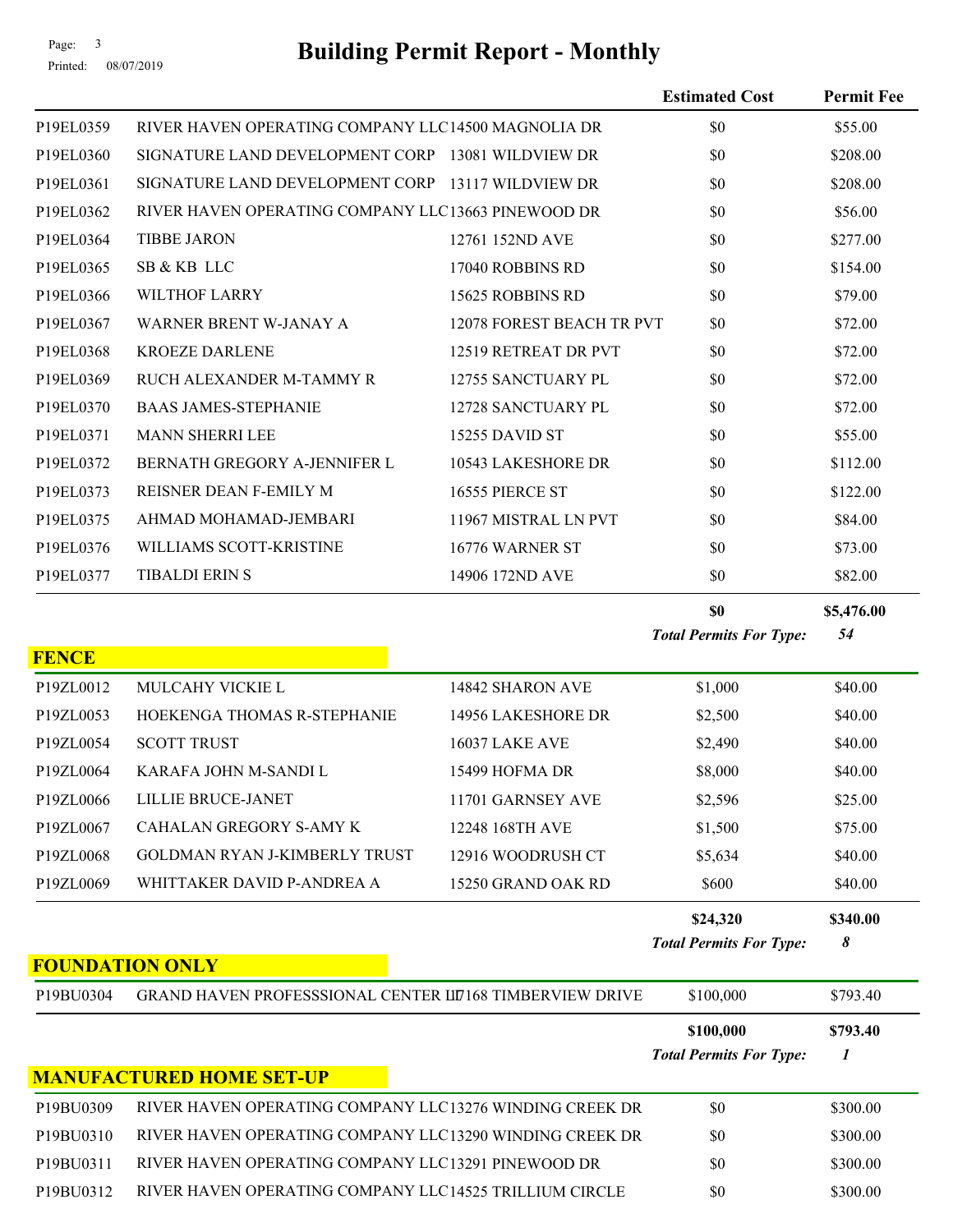# Page: 4<br>Printed: 08/07/2019 **Building Permit Report - Monthly**

|                   |                                                             | <b>Estimated Cost</b>          | <b>Permit Fee</b> |
|-------------------|-------------------------------------------------------------|--------------------------------|-------------------|
| P19BU0313         | RIVER HAVEN OPERATING COMPANY LLC13209 PINEWOOD DR          | \$0                            | \$300.00          |
| P19BU0314         | RIVER HAVEN OPERATING COMPANY LLC13268 PINEWOOD DR          | \$0                            | \$300.00          |
| P19BU0315         | RIVER HAVEN OPERATING COMPANY LLC14457 CROOKED TREE LN      | \$0                            | \$300.00          |
| P19BU0316         | RIVER HAVEN OPERATING COMPANY LLC13410 WINDING CREEK DR     | \$0                            | \$300.00          |
| P19BU0317         | RIVER HAVEN OPERATING COMPANY LLC13431 WINDING CREEK DR     | \$0                            | \$300.00          |
| P19BU0318         | RIVER HAVEN OPERATING COMPANY LLC13614 WINDING CREEK DR     | \$0                            | \$300.00          |
| P19BU0319         | RIVER HAVEN OPERATING COMPANY LLC13699 PINEWOOD DR          | \$0                            | \$300.00          |
| P19BU0320         | RIVER HAVEN OPERATING COMPANY LLC13863 OAKWOOD CIRCLE       | \$0                            | \$300.00          |
| P19BU0321         | RIVER HAVEN OPERATING COMPANY LLC13944 OAKWOOD CIRCLE       | \$0                            | \$300.00          |
| P19BU0322         | RIVER HAVEN OPERATING COMPANY LLC13881 PINEWOOD DR          | \$0                            | \$300.00          |
| P19BU0323         | RIVER HAVEN OPERATING COMPANY LLC13738 CLEARWATER LANE      | \$0                            | \$300.00          |
| P19BU0324         | RIVER HAVEN OPERATING COMPANY LLC13760 RIVER HAVEN BLVD     | \$0                            | \$300.00          |
| P19BU0325         | RIVER HAVEN OPERATING COMPANY LLC13843 DEEPWATER POINT      | \$0                            | \$300.00          |
| P19BU0326         | RIVER HAVEN OPERATING COMPANY LLC13905 RIVER HAVEN BLVD     | \$0                            | \$300.00          |
|                   |                                                             | \$0                            | \$5,400.00        |
|                   |                                                             | <b>Total Permits For Type:</b> | 18                |
| <b>MECHANICAL</b> |                                                             |                                |                   |
| P19ME0469         | LAKESHORE GARDENS APARTMENTS LLC 15048 KAYE LN 209 - BLDG C | \$0                            | \$27.50           |
| P19ME0470         | LAKESHORE GARDENS APARTMENTS LLC 15048 KAYE LN 210 - BLDG C | \$0                            | \$27.50           |
| P19ME0471         | LAKESHORE GARDENS APARTMENTS LLC 15048 KAYE LN 309 - BLDG C | \$0                            | \$27.50           |
| P19ME0472         | LAKESHORE GARDENS APARTMENTS LLC 15048 KAYE LN 310 - BLDG C | \$0                            | \$27.50           |
| P19ME0473         | LAKESHORE GARDENS APARTMENTS LLC 14972 KAYE LN 101 - BLDG D | \$0                            | \$27.50           |
| P19ME0474         | LAKESHORE GARDENS APARTMENTS LLC 14972 KAYE LN 102 - BLDG D | \$0                            | \$27.50           |
| P19ME0475         | LAKESHORE GARDENS APARTMENTS LLC 14972 KAYE LN 201 - BLDG D | \$0                            | \$27.50           |
| P19ME0476         | LAKESHORE GARDENS APARTMENTS LLC 14972 KAYE LN 202 - BLDG D | \$0                            | \$27.50           |
| P19ME0477         | LAKESHORE GARDENS APARTMENTS LLC 14972 KAYE LN 301 - BLDG D | \$0                            | \$27.50           |
| P19ME0478         | LAKESHORE GARDENS APARTMENTS LLC 14972 KAYE LN 302 - BLDG D | \$0                            | \$27.50           |
| P19ME0479         | LAKESHORE GARDENS APARTMENTS LLC 14958 KAYE LN 103 - BLDG D | \$0                            | \$27.50           |
| P19ME0480         | LAKESHORE GARDENS APARTMENTS LLC 14958 KAYE LN 104 - BLDG D | \$0                            | \$27.50           |
| P19ME0481         | LAKESHORE GARDENS APARTMENTS LLC 14958 KAYE LN 203 - BLDG D | \$0                            | \$27.50           |
| P19ME0482         | LAKESHORE GARDENS APARTMENTS LLC 14958 KAYE LN 204 - BLDG D | \$0                            | \$27.50           |
| P19ME0483         | LAKESHORE GARDENS APARTMENTS LLC 14958 KAYE LN 303 - BLDG D | \$0                            | \$27.50           |
| P19ME0484         | LAKESHORE GARDENS APARTMENTS LLC 14958 KAYE LN 304 - BLDG D | \$0                            | \$27.50           |
| P19ME0485         | LAKESHORE GARDENS APARTMENTS LLC 14942 KAYE LN 105 - BLDG D | \$0                            | \$27.50           |
| P19ME0486         | LAKESHORE GARDENS APARTMENTS LLC 14942 KAYE LN 106 - BLDG D | \$0                            | \$27.50           |
| P19ME0487         | LAKESHORE GARDENS APARTMENTS LLC 14942 KAYE LN 205 - BLDG D | \$0                            | \$27.50           |
| P19ME0488         | LAKESHORE GARDENS APARTMENTS LLC 14942 KAYE LN 206 - BLDG D | \$0                            | \$27.50           |
| P19ME0489         | LAKESHORE GARDENS APARTMENTS LLC 14942 KAYE LN 305 - BLDG D | \$0                            | \$27.50           |
| P19ME0490         | LAKESHORE GARDENS APARTMENTS LLC 14942 KAYE LN 306 - BLDG D | \$0                            | \$27.50           |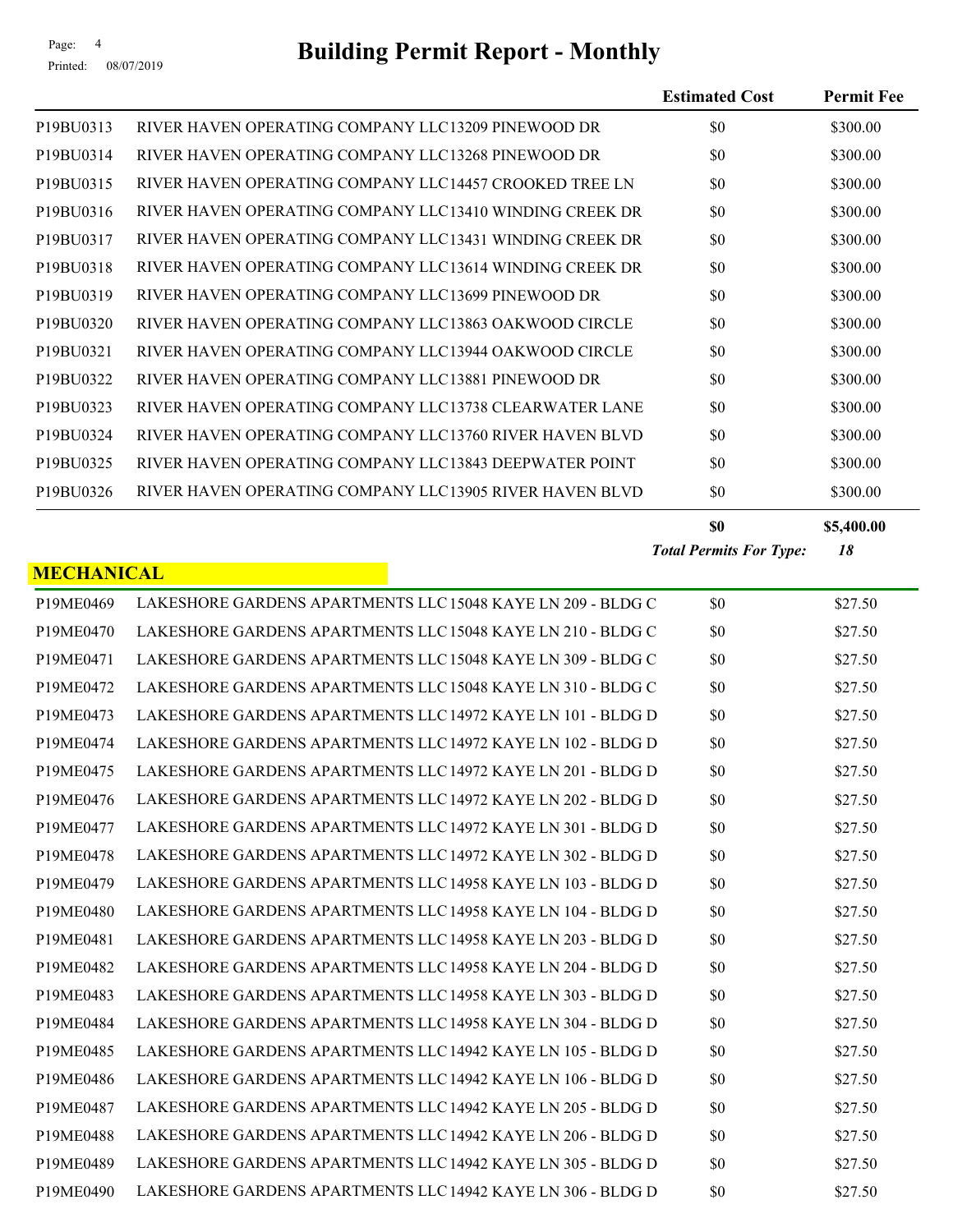# Printed: 08/07/2019

# Page: 5<br>Printed: 08/07/2019 **Building Permit Report - Monthly**

|           |                                                             |                        | <b>Estimated Cost</b> | <b>Permit Fee</b> |
|-----------|-------------------------------------------------------------|------------------------|-----------------------|-------------------|
| P19ME0491 | LAKESHORE GARDENS APARTMENTS LLC 14928 KAYE LN 107 - BLDG D |                        | \$0                   | \$27.50           |
| P19ME0492 | LAKESHORE GARDENS APARTMENTS LLC 14928 KAYE LN 108 - BLDG D |                        | \$0                   | \$27.50           |
| P19ME0493 | LAKESHORE GARDENS APARTMENTS LLC 14928 KAYE LN 207 - BLDG D |                        | \$0                   | \$27.50           |
| P19ME0494 | LAKESHORE GARDENS APARTMENTS LLC 14928 KAYE LN 208 - BLDG D |                        | \$0                   | \$27.50           |
| P19ME0495 | LAKESHORE GARDENS APARTMENTS LLC 14928 KAYE LN 307 - BLDG D |                        | \$0                   | \$27.50           |
| P19ME0496 | LAKESHORE GARDENS APARTMENTS LLC 14928 KAYE LN 308 - BLDG D |                        | \$0                   | \$27.50           |
| P19ME0497 | MILLER JOHN A-AMY J                                         | 14924 WOODSIDE TR      | \$0                   | \$120.00          |
| P19ME0498 | <b>BUNKE JULIE-KIRK</b>                                     | 14686 PARK AVE         | \$0                   | \$110.00          |
| P19ME0499 | WOLNIAKOWSKI JASON                                          | 13075 BLACKHAWK AVE    | \$0                   | \$115.00          |
| P19ME0500 | <b>GRAND HAVEN CHARTER TWP</b>                              | 15863 ROBBINS RD       | \$0                   | \$0.00            |
| P19ME0501 | OTTAWA COUNTY ROAD COMM                                     | 17974 ROBBINS RD       | \$0                   | \$0.00            |
| P19ME0502 | SIGNATURE LAND DEVELOPMENT CORP 13117 WILDVIEW DR           |                        | \$0                   | \$230.00          |
| P19ME0503 | YOUNG PHILIP W-MYRA N TRUST                                 | 14626 177TH AVE        | \$0                   | \$80.00           |
| P19ME0504 | MILLS LOWEN-NANCY                                           | 17265 BUCHANAN ST      | \$0                   | \$80.00           |
| P19ME0505 | BUILD TRUST CONSTRUCTION SERVICES 15286 COLEMAN AVE         |                        | \$0                   | \$155.00          |
| P19ME0506 | NEWTON DOUGLAS-JUDY                                         | 16564 LAKE MICHIGAN DR | \$0                   | \$80.00           |
| P19ME0507 | SIGSBY GLENN-SHARON M                                       | 14929 BRIARWOOD ST     | \$0                   | \$80.00           |
| P19ME0508 | <b>BAKER RICK W</b>                                         | 14975 MERCURY DR       | \$0                   | \$80.00           |
| P19ME0509 | <b>CHAPEL KARL</b>                                          | 15628 GRAND POINT DR   | \$0                   | \$270.00          |
| P19ME0510 | ANNESE NICHOLAS-JESSICA                                     | 13635 HOFMA CT         | \$0                   | \$110.00          |
| P19ME0511 | OHLENDORF RICHARD-DEBRA                                     | 15386 DAVID ST 15392   | \$0                   | \$80.00           |
| P19ME0512 | BRYANT MARK A-SALLY A                                       | 15241 VINTAGE AVE      | \$0                   | \$110.00          |
| P19ME0513 | <b>SRESL LLC</b>                                            | 15058 COPPERWOOD DR    | \$0                   | \$285.00          |
| P19ME0514 | <b>SRESL LLC</b>                                            | 13133 COPPERWAY DR     | \$0                   | \$285.00          |
| P19ME0515 | <b>SRESL LLC</b>                                            | 15028 COPPERWOOD DR    | \$0                   | \$280.00          |
| P19ME0516 | REISS JOSEPH-CHERYL                                         | 15843 OBRIEN CT        | \$0                   | \$80.00           |
| P19ME0517 | DINGMAN DAVID A                                             | 15058 BIGNELL DR 15056 | \$0                   | \$80.00           |
| P19ME0518 | <b>BORRESON RANDOLPH A</b>                                  | 17850 COMSTOCK ST      | \$0                   | \$135.00          |
| P19ME0519 | HOVINGA DEBRA K TRUST                                       | 11665 GARNSEY AVE      | \$0                   | \$80.00           |
| P19ME0520 | VANDERZEE JACOB-SARA                                        | 17128 LINCOLN ST       | \$0                   | \$110.00          |
| P19ME0521 | <b>FRITZ BRADLEY</b>                                        | 15028 160TH AVE        | \$0                   | \$80.00           |
| P19ME0522 | STAFFORD DAVID-KELLY J                                      | 15126 160TH AVE        | \$0                   | \$110.00          |
| P19ME0523 | REINECKE ANNA                                               | 14748 AMMERAAL AVE     | \$0                   | \$80.00           |
| P19ME0524 | FROST JACK C                                                | 15386 LYONS LN PVT     | \$0                   | \$265.00          |
| P19ME0525 | <b>LINK BRYAN</b>                                           | 13266 GREENLEAF LN     | \$0                   | \$80.00           |
| P19ME0526 | VANDERVEST MATTHEW                                          | 15680 ROBBINS RD       | \$0                   | \$120.00          |
| P19ME0527 | EAGLE CREEK HOMES LLC                                       | 17153 LEGACY DR        | \$0                   | \$135.00          |
| P19ME0528 | KIEL GREGG A-MARY                                           | 14889 MERCURY DR       | \$0                   | \$110.00          |
| P19ME0529 | CARMODE THOMAS M-DIANE M                                    | 15713 KITCHEL LN       | \$0                   | \$110.00          |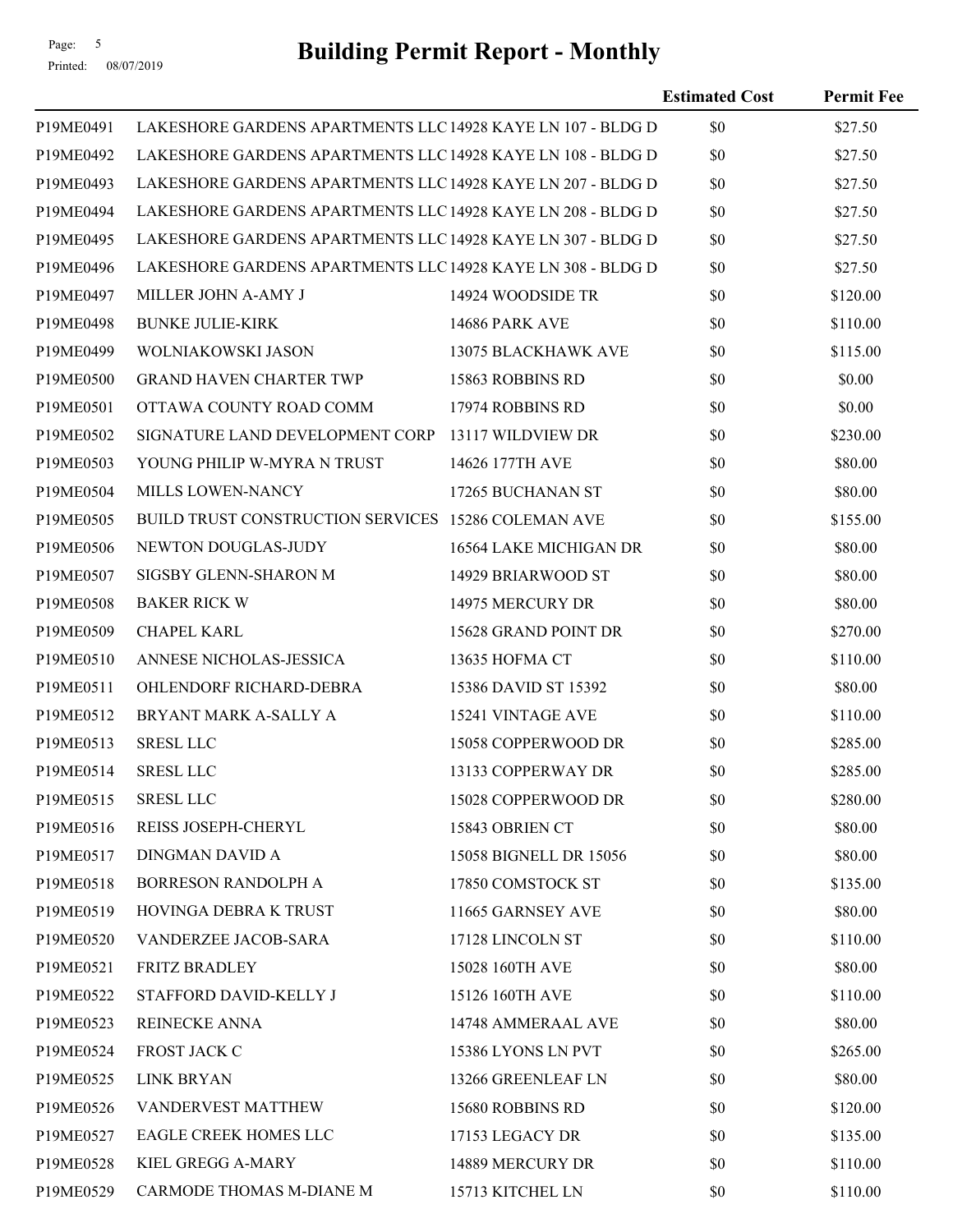# Page: 6<br>Printed: 08/07/2019 **Building Permit Report - Monthly**

|           |                                                                    |                          | <b>Estimated Cost</b> | <b>Permit Fee</b> |
|-----------|--------------------------------------------------------------------|--------------------------|-----------------------|-------------------|
| P19ME0530 | RIVER HAVEN OPERATING COMPANY LLC13276 WINDING CREEK DR            |                          | \$0                   | \$80.00           |
| P19ME0531 | RIVER HAVEN OPERATING COMPANY LLC13290 WINDING CREEK DR            |                          | \$0                   | \$80.00           |
| P19ME0532 | RIVER HAVEN OPERATING COMPANY LLC13291 PINEWOOD DR                 |                          | \$0                   | \$80.00           |
| P19ME0533 | RIVER HAVEN OPERATING COMPANY LLC14525 TRILLIUM CIRCLE             |                          | \$0                   | \$80.00           |
| P19ME0534 | RIVER HAVEN OPERATING COMPANY LLC13209 PINEWOOD DR                 |                          | \$0                   | \$80.00           |
| P19ME0535 | RIVER HAVEN OPERATING COMPANY LLC13268 PINEWOOD DR                 |                          | \$0                   | \$80.00           |
| P19ME0536 | RIVER HAVEN OPERATING COMPANY LLC14457 CROOKED TREE LN             |                          | \$0                   | \$80.00           |
| P19ME0537 | RIVER HAVEN OPERATING COMPANY LLC13410 WINDING CREEK DR            |                          | \$0                   | \$80.00           |
| P19ME0538 | RIVER HAVEN OPERATING COMPANY LLC13431 WINDING CREEK DR            |                          | \$0                   | \$80.00           |
| P19ME0539 | RIVER HAVEN OPERATING COMPANY LLC13614 WINDING CREEK DR            |                          | \$0                   | \$80.00           |
| P19ME0540 | RIVER HAVEN OPERATING COMPANY LLC13699 PINEWOOD DR                 |                          | \$0                   | \$80.00           |
| P19ME0541 | RIVER HAVEN OPERATING COMPANY LLC13863 OAKWOOD CIRCLE              |                          | \$0                   | \$80.00           |
| P19ME0542 | RIVER HAVEN OPERATING COMPANY LLC13944 OAKWOOD CIRCLE              |                          | \$0                   | \$80.00           |
| P19ME0543 | RIVER HAVEN OPERATING COMPANY LLC13881 PINEWOOD DR                 |                          | \$0                   | \$80.00           |
| P19ME0544 | RIVER HAVEN OPERATING COMPANY LLC13738 CLEARWATER LANE             |                          | \$0                   | \$80.00           |
| P19ME0545 | RIVER HAVEN OPERATING COMPANY LLC13760 RIVER HAVEN BLVD            |                          | \$0                   | \$80.00           |
| P19ME0546 | RIVER HAVEN OPERATING COMPANY LLC13843 DEEPWATER POINT             |                          | \$0                   | \$80.00           |
| P19ME0547 | RIVER HAVEN OPERATING COMPANY LLC13905 RIVER HAVEN BLVD            |                          | \$0                   | \$80.00           |
| P19ME0548 | <b>LATTIN RICK TRUST</b>                                           | 13542 HIDDEN CREEK CT    | \$0                   | \$80.00           |
| P19ME0549 | NOGAR GWYN-PATRICIA LIVING TRUST 14666 160TH AVE                   |                          | \$0                   | \$80.00           |
| P19ME0550 | <b>BAZANY TRUST</b>                                                | 17255 TIMBER DUNES DR    | \$0                   | \$80.00           |
| P19ME0551 | MCCRACKEN TERRENCE-KAREN                                           | 17161 TIMBER DUNES DR    | \$0                   | \$80.00           |
| P19ME0552 | <b>MULDER BRIAN H-JEAN MARIE</b>                                   | 15213 MEADOWWOOD DR      | \$0                   | \$115.00          |
| P19ME0553 | <b>WILTHOF LARRY</b>                                               | 15625 ROBBINS RD         | \$0                   | \$155.00          |
| P19ME0554 | VANECK ERIC-REBECCA                                                | 15265 CANARY DR          | \$0                   | \$80.00           |
| P19ME0555 | SIGNATURE LAND DEVELOPMENT CORP 13117 WILDVIEW DR                  |                          | \$0                   | \$135.00          |
| P19ME0556 | RYAN SUSAN P TRUST                                                 | 17237 BEACH RIDGE WY PVT | \$0                   | \$80.00           |
| P19ME0557 | MCGRAW KATHLEEN ANN TRUST                                          | <b>15321 LAKE AVE</b>    | \$0                   | \$245.00          |
| P19ME0558 | HOPE REFORMED CHURCH                                               | 14932 MERCURY DR         | \$0                   | \$75.00           |
| P19ME0559 | STOCKWELL CHAD-APRIL                                               | 16056 DELTA VIEW DR      | \$0                   | \$110.00          |
| P19ME0560 | <b>BOSSINGHAM KEVIN</b>                                            | <b>15480 PINE ST</b>     | \$0                   | \$110.00          |
| P19ME0561 | WALKER TIMOTHY G                                                   | 13475 HIDDEN CREEK DR    | \$0                   | \$110.00          |
| P19ME0562 | RIVER HAVEN OPERATING COMPANY LLC14500 MAGNOLIA DR                 |                          | \$0                   | \$80.00           |
| P19ME0563 | LAKESHORE GARDENS APARTMENTS LLC 16994 LAKESHORE GARDENS DR 10.80  |                          |                       | \$27.50           |
| P19ME0564 | LAKESHORE GARDENS APARTMENTS LLC 16994 LAKESHORE GARDENS DR 10.30  |                          |                       | \$27.50           |
| P19ME0565 | LAKESHORE GARDENS APARTMENTS LLC 16994 LAKESHORE GARDENS DR 20.80  |                          |                       | \$27.50           |
| P19ME0566 | LAKESHORE GARDENS APARTMENTS LLC 16994 LAKESHORE GARDENS DR 20.30  |                          |                       | \$27.50           |
| P19ME0567 | LAKESHORE GARDENS APARTMENTS LLC 16994 LAKESHORE GARDENS DR 30 \$0 |                          |                       | \$27.50           |
| P19ME0568 | LAKESHORE GARDENS APARTMENTS LLC 16994 LAKESHORE GARDENS DR 30.50  |                          |                       | \$27.50           |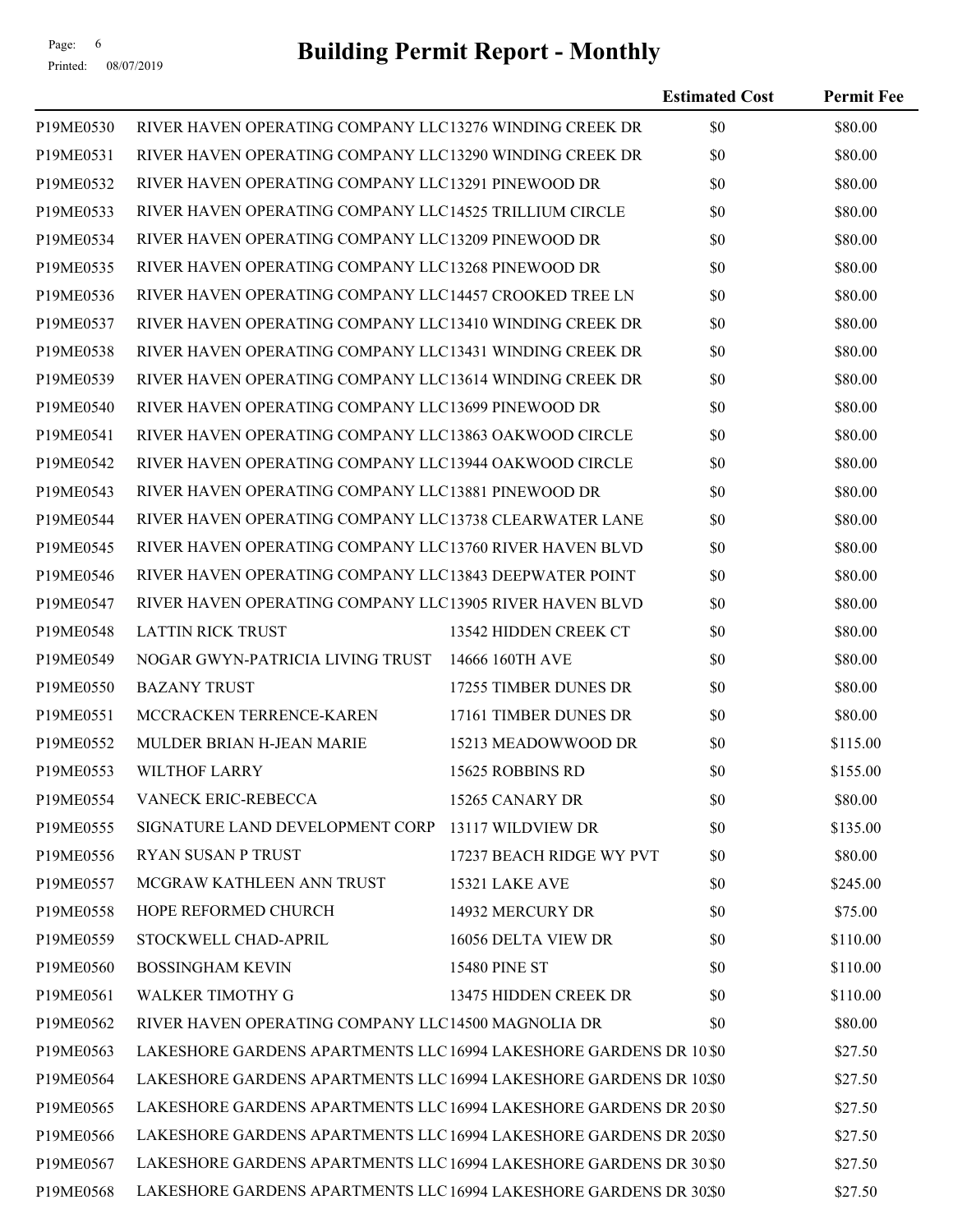# Page: 7<br>Printed: 08/07/2019 **Building Permit Report - Monthly**

|           |                                                                    |                           | <b>Estimated Cost</b> | <b>Permit Fee</b> |
|-----------|--------------------------------------------------------------------|---------------------------|-----------------------|-------------------|
| P19ME0569 | LAKESHORE GARDENS APARTMENTS LLC 16988 LAKESHORE GARDENS DR 10.80  |                           |                       | \$27.50           |
| P19ME0570 | LAKESHORE GARDENS APARTMENTS LLC 16988 LAKESHORE GARDENS DR 10-\$0 |                           |                       | \$27.50           |
| P19ME0571 | LAKESHORE GARDENS APARTMENTS LLC 16988 LAKESHORE GARDENS DR 20.30  |                           |                       | \$27.50           |
| P19ME0572 | LAKESHORE GARDENS APARTMENTS LLC 16988 LAKESHORE GARDENS DR 20480  |                           |                       | \$27.50           |
| P19ME0573 | LAKESHORE GARDENS APARTMENTS LLC 16988 LAKESHORE GARDENS DR 30.50  |                           |                       | \$27.50           |
| P19ME0574 | LAKESHORE GARDENS APARTMENTS LLC 16988 LAKESHORE GARDENS DR 30-\$0 |                           |                       | \$27.50           |
| P19ME0575 | LAKESHORE GARDENS APARTMENTS LLC 16982 LAKESHORE GARDENS DR 10:\$0 |                           |                       | \$27.50           |
| P19ME0576 | LAKESHORE GARDENS APARTMENTS LLC 16982 LAKESHORE GARDENS DR 10¢0   |                           |                       | \$27.50           |
| P19ME0577 | LAKESHORE GARDENS APARTMENTS LLC 16982 LAKESHORE GARDENS DR 20:\$0 |                           |                       | \$27.50           |
| P19ME0578 | LAKESHORE GARDENS APARTMENTS LLC 16982 LAKESHORE GARDENS DR 2000   |                           |                       | \$27.50           |
| P19ME0579 | LAKESHORE GARDENS APARTMENTS LLC 16982 LAKESHORE GARDENS DR 30:50  |                           |                       | \$27.50           |
| P19ME0580 | LAKESHORE GARDENS APARTMENTS LLC 16982 LAKESHORE GARDENS DR 30\\$0 |                           |                       | \$27.50           |
| P19ME0581 | LAKESHORE GARDENS APARTMENTS LLC 16976 LAKESHORE GARDENS DR 10'\$0 |                           |                       | \$27.50           |
| P19ME0582 | LAKESHORE GARDENS APARTMENTS LLC 16976 LAKESHORE GARDENS DR 10\\$0 |                           |                       | \$27.50           |
| P19ME0583 | LAKESHORE GARDENS APARTMENTS LLC 16976 LAKESHORE GARDENS DR 20'\$0 |                           |                       | \$27.50           |
| P19ME0584 | LAKESHORE GARDENS APARTMENTS LLC 16976 LAKESHORE GARDENS DR 20%0   |                           |                       | \$27.50           |
| P19ME0585 | LAKESHORE GARDENS APARTMENTS LLC 16976 LAKESHORE GARDENS DR 30'\$0 |                           |                       | \$27.50           |
| P19ME0586 | LAKESHORE GARDENS APARTMENTS LLC 16976 LAKESHORE GARDENS DR 30%0   |                           |                       | \$27.50           |
| P19ME0587 | <b>MANN SHERRI LEE</b>                                             | 15255 DAVID ST            | \$0                   | \$80.00           |
| P19ME0588 | WALLACE DONOVAN B JR-PATTI L                                       | 15027 GROESBECK ST        | \$0                   | \$80.00           |
| P19ME0589 | <b>LANGE STEPHEN E-MARY JO</b>                                     | 14907 152ND AVE           | \$0                   | \$80.00           |
| P19ME0590 | RUCH ALEXANDER M-TAMMY R                                           | 12755 SANCTUARY PL        | \$0                   | \$85.00           |
| P19ME0591 | WARNER BRENT W-JANAY A                                             | 12078 FOREST BEACH TR PVT | \$0                   | \$85.00           |
| P19ME0592 | <b>KROEZE DARLENE</b>                                              | 12519 RETREAT DR PVT      | \$0                   | \$85.00           |
| P19ME0593 | <b>BAAS JAMES-STEPHANIE</b>                                        | 12728 SANCTUARY PL        | \$0                   | \$85.00           |
| P19ME0594 | <b>CHAPEL KARL</b>                                                 | 15628 GRAND POINT DR      | \$0                   | \$130.00          |
| P19ME0595 | MEIJER INC                                                         | 15000 US-31 14900         | \$0                   | \$145.00          |
| P19ME0596 | EVELAND JOSEPH-CAROL                                               | 12500 168TH AVE           | \$0                   | \$135.00          |
| P19ME0597 | FLEETHAM FLOYD H-SHERRYL J                                         | 15013 ROBINWOOD CT        | \$0                   | \$80.00           |
| P19ME0598 | STAR VISTA LLC                                                     | 13675 LAKESHORE DR        | \$0                   | \$80.00           |
| P19ME0599 | WEERSING DONALD R-KAREN J                                          | 11445 LAKESHORE DR        | \$0                   | \$80.00           |
| P19ME0600 | <b>TAYLOR KAREN</b>                                                | 17648 TAMARACK LN         | \$0                   | \$80.00           |
| P19ME0601 | <b>STROUD ROGER-MARY</b>                                           | 15373 SUNDEW ST           | \$0                   | \$110.00          |
| P19ME0602 | <b>SCHULTZ JEROME-BEVERLY</b>                                      | 14736 LINCOLN ST          | \$0                   | \$110.00          |
| P19ME0603 | RIVER HAVEN OPERATING COMPANY LLC13663 PINEWOOD DR                 |                           | \$0                   | \$80.00           |
| P19ME0604 | SB & KB LLC                                                        | 17040 ROBBINS RD          | \$0                   | \$50.00           |
| P19ME0605 | SABO MICHAEL T-DENISE J                                            | 14124 PAYNE FOREST AVE    | \$0                   | \$85.00           |
| P19ME0606 | <b>BAUGH KELSEY L</b>                                              | 14660 PARKWOOD DR         | \$0                   | \$80.00           |
| P19ME0607 | AHMAD MOHAMAD-JEMBARI                                              | 11967 MISTRAL LN PVT      | \$0                   | \$70.00           |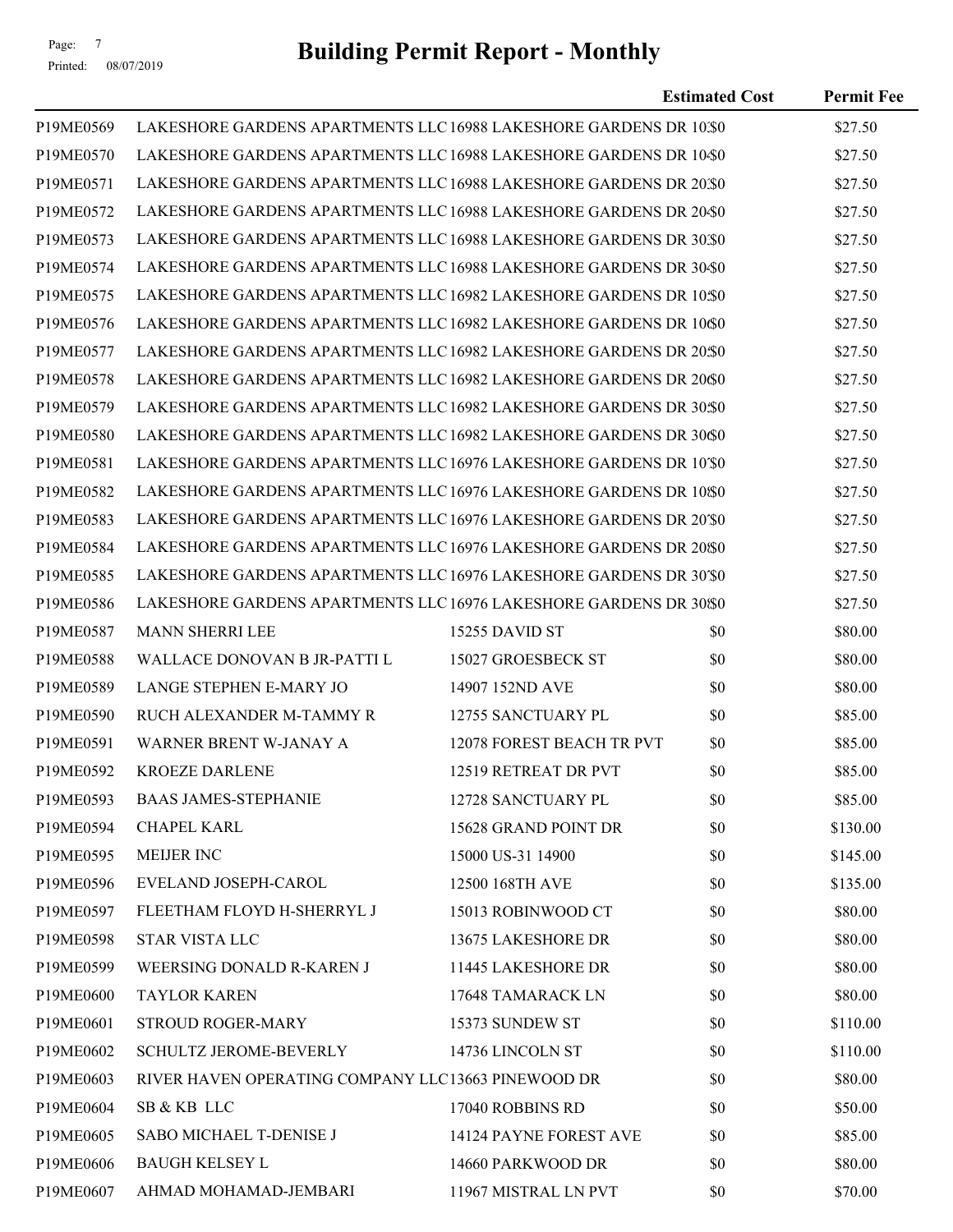# Page: 8<br>**Building Permit Report - Monthly**

**Estimated Cost Permit Fee**

Printed: 08/07/2019

| P19ME0608       | <b>EAGLE CREEK HOMES LLC</b>                            | 17153 LEGACY DR             | \$0                            | \$210.00    |
|-----------------|---------------------------------------------------------|-----------------------------|--------------------------------|-------------|
| P19ME0609       | <b>TIBBE JARON</b>                                      | 12761 152ND AVE             | \$0                            | \$240.00    |
| P19ME0610       | MUSKEGON COMMUNITY COLLEGE                              | 16777 LINCOLN ST            | \$0                            | \$305.00    |
| P19ME0611       | KORECKI STEVEN-STACEY                                   | <b>13478 RAVINE VIEW DR</b> | \$0                            | \$80.00     |
| P19ME0612       | <b>SOMERS JEFF-JENNIFER</b>                             | 12400 LINCOLN FARMS DR      | \$0                            | \$220.00    |
| P19ME0613       | <b>SINJEN TRACEY ANN</b>                                | 13600 E PARK CT             | \$0                            | \$110.00    |
| P19ME0614       | EVELAND JOSEPH-CAROL                                    | 12500 168TH AVE             | \$0                            | \$237.00    |
|                 |                                                         |                             | \$0                            | \$11,907.00 |
|                 |                                                         |                             | <b>Total Permits For Type:</b> | 146         |
| <b>PLUMBING</b> |                                                         |                             |                                |             |
| P19PL0246       | MILLER JOHN A-AMY J                                     | 14924 WOODSIDE TR           | \$0                            | \$120.00    |
| P19PL0247       | WOLNIAKOWSKI JASON                                      | 13075 BLACKHAWK AVE         | \$0                            | \$120.00    |
| P19PL0248       | <b>WOLFFIS ERIC-AMY</b>                                 | 16701 PINE DUNES CT         | \$0                            | \$261.00    |
| P19PL0249       | <b>BORRESON RANDOLPH A</b>                              | 17850 COMSTOCK ST           | \$0                            | \$115.00    |
| P19PL0250       | <b>CAMP BLODGETT</b>                                    | 10451 LAKESHORE DR          | \$0                            | \$55.00     |
| P19PL0251       | <b>MORRIS SUSAN B TRUST</b>                             | 17574 BUCHANAN ST           | \$0                            | \$201.00    |
| P19PL0252       | VANDERBROEK STEVEN-ELIZABETH-ANNE4018 BAYOU RIDGE CIR   |                             | \$0                            | \$60.00     |
| P19PL0253       | RIVER HAVEN OPERATING COMPANY LLC13276 WINDING CREEK DR |                             | \$0                            | \$55.00     |
| P19PL0254       | RIVER HAVEN OPERATING COMPANY LLC13290 WINDING CREEK DR |                             | \$0                            | \$55.00     |
| P19PL0255       | RIVER HAVEN OPERATING COMPANY LLC13291 PINEWOOD DR      |                             | \$0                            | \$55.00     |
| P19PL0256       | RIVER HAVEN OPERATING COMPANY LLC14525 TRILLIUM CIRCLE  |                             | \$0                            | \$55.00     |
| P19PL0257       | RIVER HAVEN OPERATING COMPANY LLC13209 PINEWOOD DR      |                             | \$0                            | \$55.00     |
| P19PL0258       | RIVER HAVEN OPERATING COMPANY LLC13268 PINEWOOD DR      |                             | \$0                            | \$55.00     |
| P19PL0259       | RIVER HAVEN OPERATING COMPANY LLC14457 CROOKED TREE LN  |                             | \$0                            | \$55.00     |
| P19PL0260       | RIVER HAVEN OPERATING COMPANY LLC13410 WINDING CREEK DR |                             | \$0                            | \$55.00     |
| P19PL0261       | RIVER HAVEN OPERATING COMPANY LLC13431 WINDING CREEK DR |                             | \$0                            | \$55.00     |
| P19PL0262       | RIVER HAVEN OPERATING COMPANY LLC13614 WINDING CREEK DR |                             | \$0                            | \$55.00     |
| P19PL0263       | RIVER HAVEN OPERATING COMPANY LLC13699 PINEWOOD DR      |                             | \$0                            | \$55.00     |
| P19PL0264       | RIVER HAVEN OPERATING COMPANY LLC13863 OAKWOOD CIRCLE   |                             | \$0                            | \$55.00     |
| P19PL0265       | RIVER HAVEN OPERATING COMPANY LLC13944 OAKWOOD CIRCLE   |                             | \$0                            | \$55.00     |
| P19PL0266       | RIVER HAVEN OPERATING COMPANY LLC13881 PINEWOOD DR      |                             | \$0                            | \$55.00     |
| P19PL0267       | RIVER HAVEN OPERATING COMPANY LLC13738 CLEARWATER LANE  |                             | \$0                            | \$55.00     |
| P19PL0268       | RIVER HAVEN OPERATING COMPANY LLC13760 RIVER HAVEN BLVD |                             | \$0                            | \$55.00     |
| P19PL0269       | RIVER HAVEN OPERATING COMPANY LLC13843 DEEPWATER POINT  |                             | \$0                            | \$55.00     |
| P19PL0270       | RIVER HAVEN OPERATING COMPANY LLC13905 RIVER HAVEN BLVD |                             | \$0                            | \$55.00     |
| P19PL0271       | <b>EAGLE CREEK HOMES LLC</b>                            | 17153 LEGACY DR             | \$0                            | \$229.00    |
| P19PL0272       | <b>SRESL LLC</b>                                        | 13133 COPPERWAY DR          | \$0                            | \$216.00    |
| P19PL0273       | <b>SRESL LLC</b>                                        | 15028 COPPERWOOD DR         | \$0                            | \$201.00    |
| P19PL0274       | <b>SRESL LLC</b>                                        | 15058 COPPERWOOD DR         | \$0                            | \$216.00    |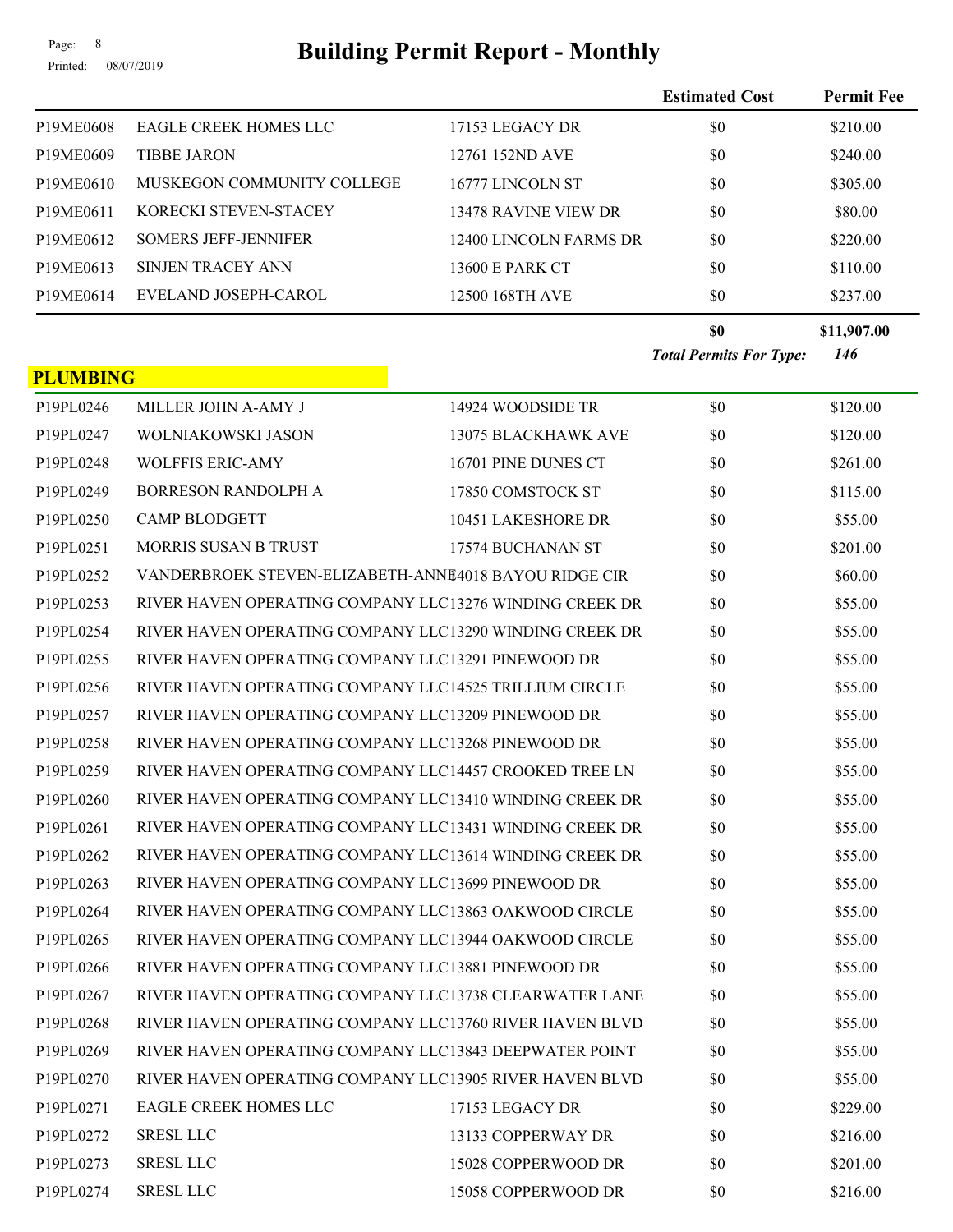# Page: 9<br>Printed: 08/07/2019 **Building Permit Report - Monthly**

|                   |                                                                       |                       | <b>Estimated Cost</b>                       | <b>Permit Fee</b> |
|-------------------|-----------------------------------------------------------------------|-----------------------|---------------------------------------------|-------------------|
| P19PL0275         | STYCK NORMAN L-LISA C                                                 | 13350 RAVINE VIEW DR  | \$0                                         | \$55.00           |
| P19PL0276         | <b>MILLS KRISTIE</b>                                                  | 16006 COMSTOCK ST     | \$0                                         | \$50.00           |
| P19PL0277         | <b>SIKKENGA CHARLES</b>                                               | 15054 155TH AVE       | \$0                                         | \$55.00           |
| P19PL0278         | MCGRAW KATHLEEN ANN TRUST                                             | 15321 LAKE AVE        | \$0                                         | \$231.00          |
| P19PL0279         | AHMAD MOHAMAD-JEMBARI                                                 | 11967 MISTRAL LN PVT  | \$0                                         | \$65.00           |
| P19PL0280         | T BOSGRAAF HOMES LLC                                                  | 15064 KINGFISHER WAY  | \$0                                         | \$219.00          |
| P19PL0281         | T BOSGRAAF HOMES LLC                                                  | 15030 KINGFISHER WAY  | \$0                                         | \$219.00          |
| P19PL0282         | T BOSGRAAF HOMES LLC                                                  | 15018 KINGFISHER WAY  | \$0                                         | \$229.00          |
| P19PL0283         | T BOSGRAAF HOMES LLC                                                  | 15048 KINGFISHER WAY  | \$0                                         | \$229.00          |
| P19PL0284         | LINCOLN STREET HOLDINGS                                               | 12634 RIVERTON RD     | \$0                                         | \$255.00          |
|                   |                                                                       |                       | \$0<br><b>Total Permits For Type:</b>       | \$4,391.00<br>39  |
|                   | <b>POOL/SPA/HOT TUB</b>                                               |                       |                                             |                   |
| P19BU0285         | <b>CASEMIER EMILY</b>                                                 | 15420 COMSTOCK ST     | \$30,000                                    | \$313.90          |
| P19BU0288         | WILGENBURG EDWARD-ELIZABETH                                           | 11610 GARNSEY AVE     | \$30,000                                    | \$313.90          |
| P19BU0305         | REDICK RONALD M-WENDY CHRISTINE                                       | 14044 OAK CHAPEL AVE  | \$9,630                                     | \$168.00          |
| P19BU0344         | LAKESHORE GARDENS APARTMENTS LLC 17003 LAKESHORE GARDENS DR \$148,975 |                       |                                             | \$1,438.00        |
| P19BU0351         | HOLT FAMILY TRUST                                                     | 10128 HIAWATHA DR     | \$8,500                                     | \$152.25          |
| P19BU0359         | <b>SACKS JAMES</b>                                                    | 13499 HIDDEN CREEK DR | \$7,465                                     | \$136.50          |
|                   |                                                                       |                       | \$234,570<br><b>Total Permits For Type:</b> | \$2,522.55<br>6   |
|                   | <b>REPLACEMENT WINDOWS/DOORS</b>                                      |                       |                                             |                   |
| P19BU0262         | EDWARDS DREW-RONDA J                                                  | 15287 WIDGEON RD      | \$2,594                                     | \$63.00           |
|                   |                                                                       |                       | \$2,594<br><b>Total Permits For Type:</b>   | \$63.00<br>1      |
| <b>RE-ROOFING</b> |                                                                       |                       |                                             |                   |
| P19BU0300         | MACDONALD JAMES J-PATRICIA A                                          | 13657 FOREST PARK DR  | \$3,700                                     | \$100.00          |
| P19BU0301         | GRAND HAVEN INVESTMENTS LLC                                           | 15661 GROESBECK ST    | \$6,613                                     | \$100.00          |
| P19BU0306         | ZIMMERMAN MARK L-TAMMY A                                              | 15249 MEADOWS DR      | \$7,900                                     | \$100.00          |
| P19BU0327         | O'BRIEN ROBERT K-BARBARA L                                            | 13511 GREENLEAF LN    | \$15,800                                    | \$100.00          |
| P19BU0328         | PANOZZO DUANE L-CLAIRE F                                              | 13477 FOREST PARK DR  | \$11,500                                    | \$100.00          |
| P19BU0329         | <b>DIEKEVERS BERNIE</b>                                               | 13797 LAKESHORE DR    | \$2,000                                     | \$100.00          |
| P19BU0331         | RISSELADE JOSEPH-PAULA                                                | 15074 WILLOWWOOD CT   | \$25,500                                    | \$100.00          |
| P19BU0337         | NICOSIA TRUST                                                         | 15033 154TH AVE       | \$9,910                                     | \$100.00          |
| P19BU0338         | BURRY CAITLYN B-STANKEY SHAWN                                         | 14091 155TH AVE       | \$13,076                                    | \$100.00          |
| P19BU0339         | MEIJER INC                                                            | 15000 US-31 14900     | \$76,950                                    | \$100.00          |
| P19BU0340         | PONCE JASON M                                                         | 15944 LAKE AVE        | \$9,067                                     | \$100.00          |
| P19BU0342         | KAMPS HOWARD-BERNADETTE                                               | <b>15233 PINE ST</b>  | \$10,440                                    | \$100.00          |
| P19BU0350         | HORVATH FAMILY PROTECTION TRUST                                       | 12935 SIKKEMA DR      | \$10,560                                    | \$100.00          |

Printed: 08/07/2019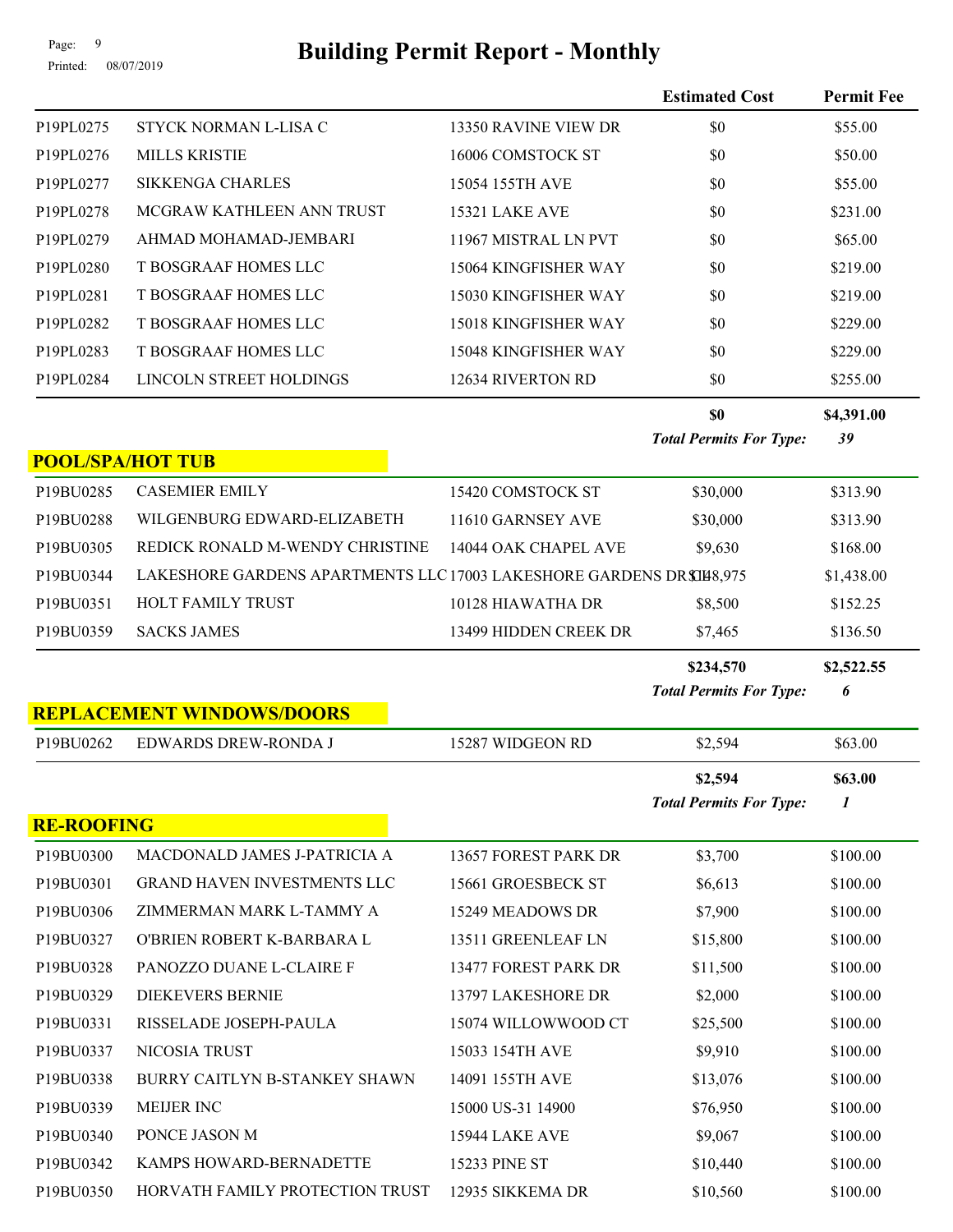# Page: 10<br>Printed: 08/07/2019 **Building Permit Report - Monthly**

Printed: 08/07/2019

|                      |                                  |                        | <b>Estimated Cost</b>          | <b>Permit Fee</b> |
|----------------------|----------------------------------|------------------------|--------------------------------|-------------------|
| P19BU0352            | DEVRIES JAMES T                  | 13644 152ND AVE        | \$5,785                        | \$100.00          |
| P19BU0353            | <b>GRABOWSKI RICHARD-DOROTHY</b> | 14720 HUNTERS CT       | \$10,852                       | \$100.00          |
| P19BU0354            | BUREAU TIMOTHY C-BRIDGET A TRUST | 14050 LUCKETT LN       | \$13,510                       | \$100.00          |
| P19BU0362            | NORTHLAND EXPRESS TRANSPORT      | 11288 US-31            | \$21,873                       | \$100.00          |
| P19BU0364            | WINKELMAN CHRIS L-SUSAN TRUST    | 14110 PAYNE FOREST AVE | \$11,556                       | \$100.00          |
| P19BU0365            | DODSON COREY J-SMITH BRONWYN N   | 15543 ROYAL OAK DR     | \$13,704                       | \$100.00          |
| P19BU0366            | KAUFMAN BRIAN-REBECCA            | 15317 HOFMA DR         | \$10,000                       | \$100.00          |
|                      |                                  |                        | \$290,296                      | \$2,000.00        |
|                      |                                  |                        | <b>Total Permits For Type:</b> | 20                |
| <b>RE-SIDING</b>     |                                  |                        |                                |                   |
| P19BU0302            | <b>GLEASON KELSEY</b>            | 14835 177TH AVE        | \$4,000                        | \$100.00          |
| P19BU0308            | KOLMAN KAREN L TRUST             | 15096 STICKNEY RIDGE   | \$2,500                        | \$100.00          |
| P19BU0330            | ANDERSON VERNON-TANDLER JOAN     | 13533 HIDDEN CREEK CT  | \$3,000                        | \$100.00          |
| P19BU0333            | PAPES JASON-LISA                 | 13102 ACACIA DR        | \$9,000                        | \$100.00          |
| P19BU0341            | WILKIE CHRISTOPHER-JENNIFER      | 15245 FOREST PARK DR   | \$25,000                       | \$100.00          |
| P19BU0356            | <b>JACKMAN TRUST</b>             | 14817 178TH AVE        | \$9,700                        | \$100.00          |
|                      |                                  |                        | \$53,200                       | \$600.00          |
|                      |                                  |                        | <b>Total Permits For Type:</b> | 6                 |
| SHED (< 200 SQFT)    |                                  |                        |                                |                   |
| P19ZL0065            | KITCHKA NAOMI TRUST              | 14657 LAKESHORE DR     | \$900                          | \$40.00           |
| P19ZL0070            | <b>DAVIS DANIEL</b>              | 15230 DAVID ST         | \$1,800                        | \$40.00           |
| P19ZL0071            | TABACZYNSKI EDWIN F-MARY E       | 15692 CHARLES CT       | \$5,000                        | \$40.00           |
|                      |                                  |                        | \$7,700                        | \$120.00          |
|                      |                                  |                        | <b>Total Permits For Type:</b> | 3                 |
|                      | <b>SINGLE FAMILY DWELLING</b>    |                        |                                |                   |
| P19BU0332            | ADAMS ROBERT-CHRISTINA           | 12709 152ND AVE        | \$320,000                      | \$1,575.65        |
| P19BU0335            | LINCOLN STREET HOLDINGS          | 12634 RIVERTON RD      | \$245,766                      | \$1,554.65        |
| P19BU0336            | LINCOLN STREET HOLDINGS          | 12588 RIVERTON RD      | \$200,581                      | \$1,323.65        |
| P19BU0346            | LINCOLN STREET HOLDINGS          | 12677 RIVERTON RD      | \$310,902                      | \$1,901.15        |
| P19BU0347            | LINCOLN STREET HOLDINGS          | 12694 RIVERTON RD      | \$254,196                      | \$1,607.15        |
| P19BU0348            | LEDBETTER JAMES-ELIZABETH        | 10244 MESIC DR         | \$350,000                      | \$1,937.90        |
| P19BU0357            | SMITH FREDERICK A-JENNINE        | 12988 BOULDERWAY TR    | \$316,143                      | \$1,832.90        |
|                      |                                  |                        | \$1,997,588                    | \$11,733.05       |
|                      |                                  |                        | <b>Total Permits For Type:</b> | 7                 |
| <b>VEHICLE SALES</b> |                                  |                        |                                |                   |
| P19VS0045            | KATT RICHARD H                   | 15889 ROBBINS RD 15893 | \$0                            | \$0.00            |
| P19VS0046            | VANDERBROEK STEPHEN-SHARON       | 15438 LINCOLN ST       | \$0                            | \$0.00            |
| P19VS0047            | KRUIZENGA JOSHUA T               | 15773 COMSTOCK ST      | \$0                            | \$0.00            |
| P19VS0048            | STEPHENSON CAMPBELL D-RHONDA L   | 14816 LAKESHORE DR     | \$0                            | \$0.00            |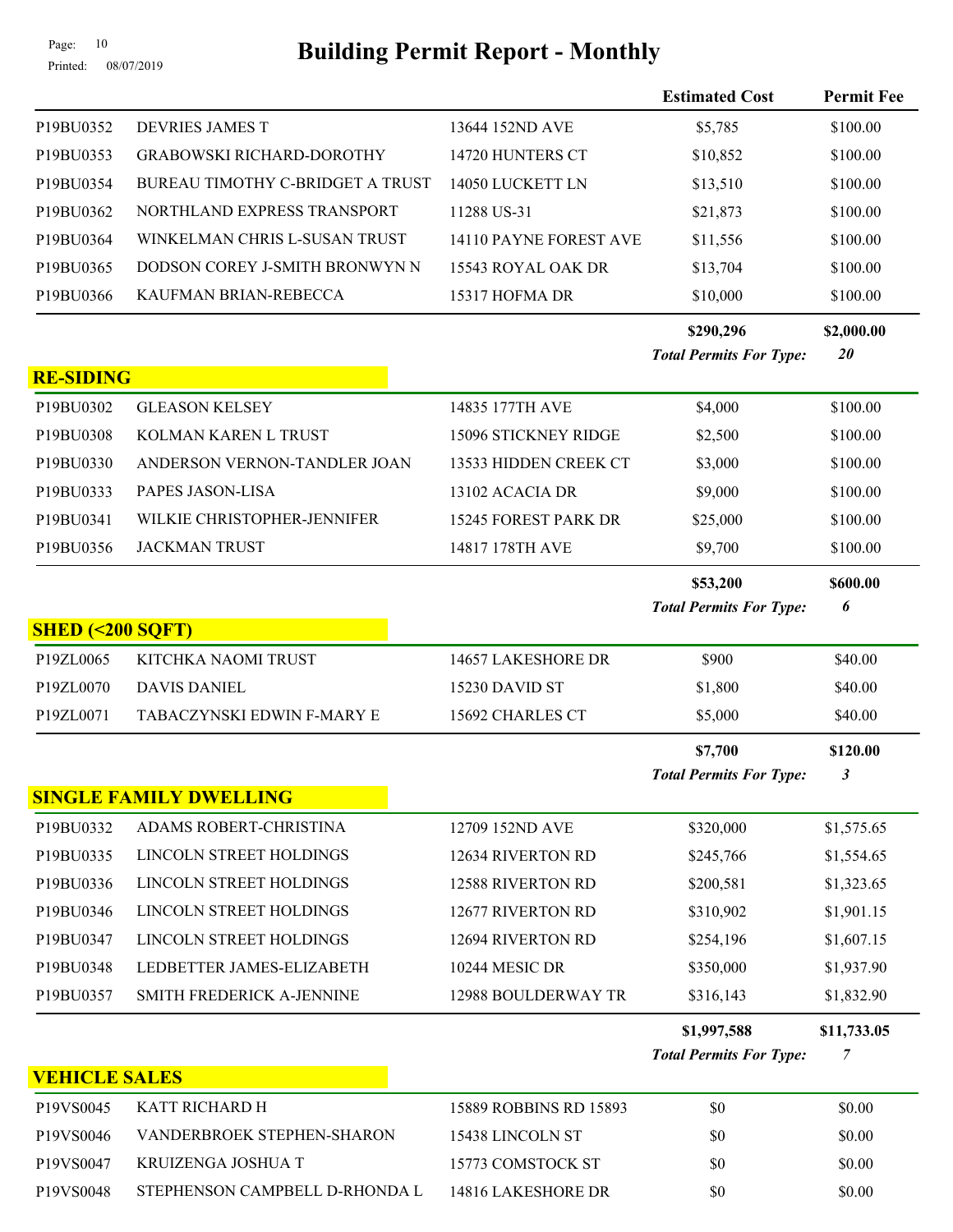# Page: 11<br>Printed: 08/07/2019 **Building Permit Report - Monthly**

|               |                                        |                    | <b>Estimated Cost</b>          | <b>Permit Fee</b> |
|---------------|----------------------------------------|--------------------|--------------------------------|-------------------|
| P19VS0049     | RUITER DAVID K-LINDA L                 | 14933 MERCURY DR   | \$0                            | \$0.00            |
| P19VS0050     | WOLFFIS TIMOTHY A-KRISTIN S            | 12668 LAKESHORE DR | \$0                            | \$0.00            |
| P19VS0051     | PAVER RICHARD JR-MARLA                 | 11937 168TH AVE    | \$0                            | \$0.00            |
| P19VS0052     | REENDERS KENNETH-SHIRLEY TRUST         | 14257 168TH AVE    | \$0                            | \$0.00            |
| P19VS0053     | RUCH JOSEPH-DIANE LIFE ESTATE          | 10710 US-31        | \$0                            | \$0.00            |
| P19VS0054     | LARANJA VIRGINIA                       | 13068 LAKESHORE DR | \$0                            | \$0.00            |
| P19VS0055     | LARANJA VIRGINIA                       | 13068 LAKESHORE DR | \$0                            | \$0.00            |
| P19VS0056     | KENDZICKY MICHAEL-COLLEEN M            | 12038 LAKESHORE DR | \$0                            | \$0.00            |
| P19VS0057     | <b>FOLLIS BRADFORD-DEBAPTISTE BETH</b> | 15066 MERCURY DR   | \$0                            | \$0.00            |
| P19VS0058     | PINDER ZACHARY                         | 15468 MERCURY DR   | \$0                            | \$0.00            |
|               |                                        |                    | \$0                            | \$0.00            |
|               |                                        |                    | <b>Total Permits For Type:</b> | 14                |
| <b>Totals</b> |                                        |                    | \$2,985,044                    | \$48,750.40       |
|               |                                        |                    | <b>Total Permits In Month:</b> | 341               |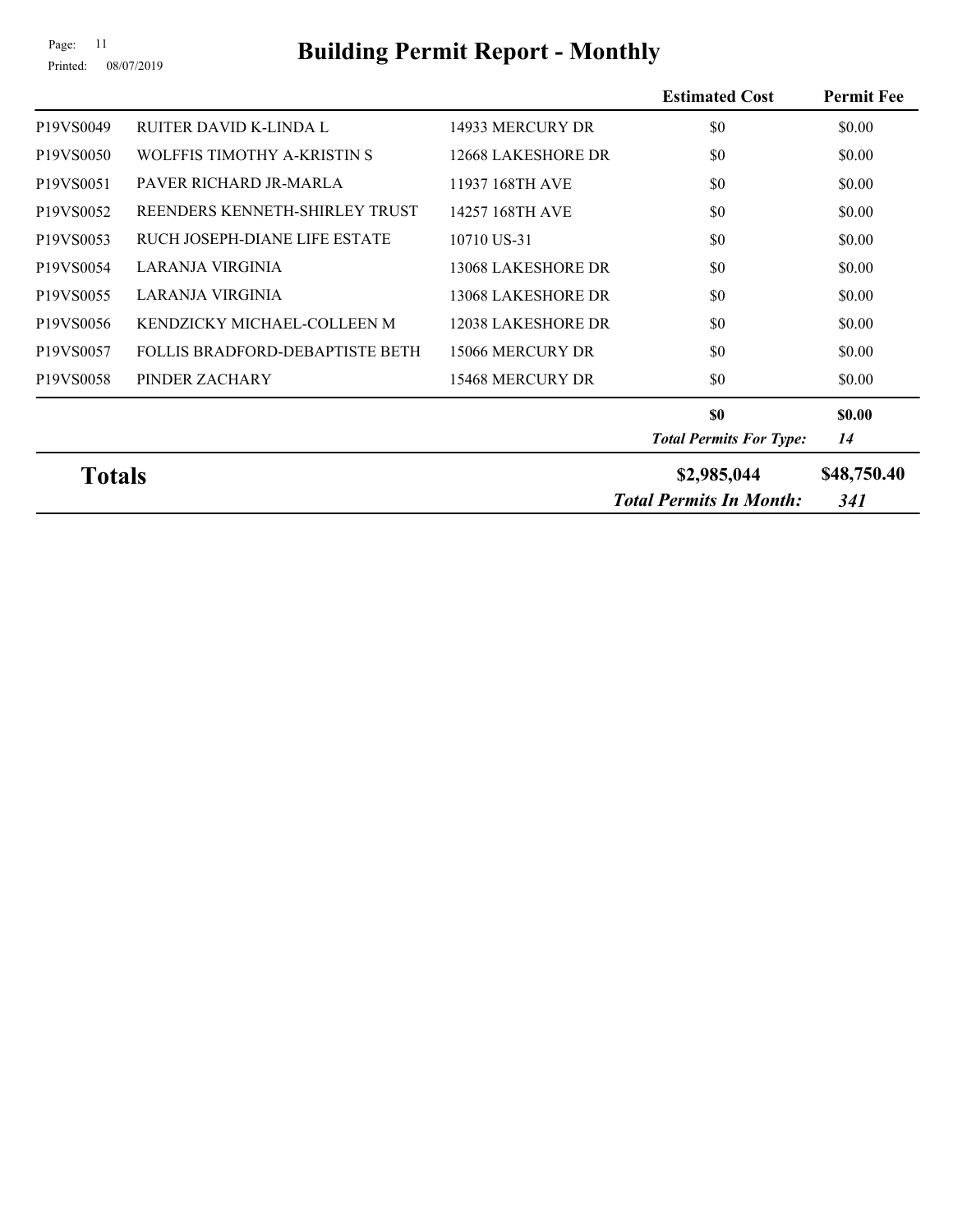July Open Enforcements By Category<br>Monthly Report

| <b>ACCESSORY BUILDING</b> |                       |                                           |          |          |                                                     |
|---------------------------|-----------------------|-------------------------------------------|----------|----------|-----------------------------------------------------|
| Enforcement No.           | <b>Address</b>        | <b>Status</b>                             | Filed    | Closed   | Last Action Date & Last Action                      |
| E19CE0226                 | 15230 DAVID ST        | CLOSED                                    | 07/24/19 | 07/26/19 |                                                     |
|                           |                       |                                           |          |          | <b>Entries:</b><br>Total                            |
| <b>BUILDING</b>           |                       |                                           |          |          |                                                     |
| Enforcement No.           | Address               | <b>Status</b>                             | Filed    | Closed   | Last Action Date & Last Action                      |
| E19CE0207                 | 13473 HIDDEN CREEK CT | VERBAL WARNING                            | 07/02/19 | 07/11/19 |                                                     |
| E19CE0208                 | 15058 161ST AVE       | CLOSED                                    | 07/02/19 | 07/11/19 |                                                     |
| E19CE0212                 | 13102 ACACIA DR       | CLOSED                                    | 07/10/19 | 07/12/19 |                                                     |
| E19CE0213                 | 11372 OAK GROVE RD    | <b>RESOLVED</b>                           | 07/10/19 | 07/26/19 | SPOKE TO ATTY<br>07/18/2019                         |
| E19CE0223                 | 15335 DAVID ST        | <b>IST NOTICE OF VIOLATION LETTER</b>     | 07/15/19 |          | 07/25/2019                                          |
|                           |                       |                                           |          |          | $\overline{S}$<br>Entries:<br>Total                 |
| FENCE                     |                       |                                           |          |          |                                                     |
| Enforcement No.           | <b>Address</b>        | <b>Status</b>                             | Filed    | Closed   | Last Action Date & Last Action                      |
| E19CE0204                 | 14911 BLUEBIRD LN     | F VIOLATION LETTER<br><b>IST NOTICE O</b> | 07/01/19 |          |                                                     |
|                           |                       |                                           |          |          | <b>Total Entries:</b>                               |
| <b>JUNK &amp; RUBBISH</b> |                       |                                           |          |          |                                                     |
| Enforcement No.           | <b>Address</b>        | <b>Status</b>                             | Filed    | Closed   | Last Action Date & Last Action                      |
| E19CE0210                 | 14570 160TH AVE       | IST NOTICE OF VIOLATION LETTER            | 07/10/19 |          |                                                     |
| E19CE0221                 | 14985 161ST AVE       | F VIOLATION LETTER<br><b>IST NOTICE O</b> | 07/12/19 |          |                                                     |
|                           |                       |                                           |          |          | $\overline{\mathbf{C}}$<br><b>Entries:</b><br>Total |
| LITTIBR                   |                       |                                           |          |          |                                                     |
| Enforcement No.           | <b>Address</b>        | <b>Status</b>                             | Filed    | Closed   | Last Action Date & Last Action                      |
| E19CE0224                 | 18235 SPINDLE RD      |                                           | 07/15/19 |          |                                                     |
|                           |                       |                                           |          |          | <b>Entries:</b><br>Total                            |
|                           | PARKING ON THE GRASS  |                                           |          |          |                                                     |
| Enforcement No.           | <b>Address</b>        | <b>Status</b>                             | Filed    | Closed   | Last Action Date & Last Action                      |
| E19CE0209                 | 13061 SIKKEMA DR      | CLOSED                                    | 07/10/19 | 08/07/19 | SPOKE TO BROTHER<br>07/22/2019                      |
| E19CE0219                 | 15723 ROBBINS RD      | IST NOTICE OF VIOLATION LETTER            | 07/12/19 |          |                                                     |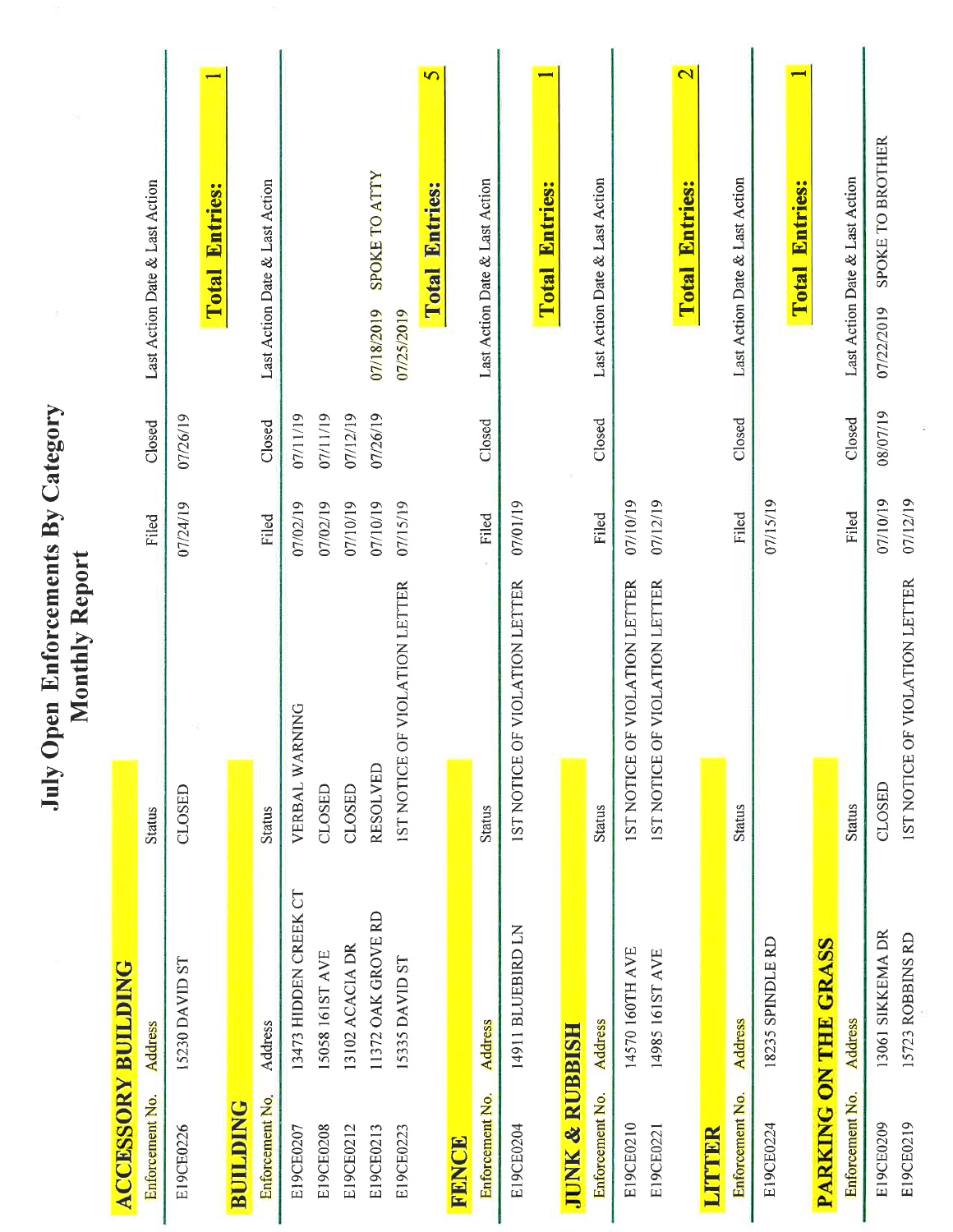|                                                      | $\overline{\mathbf{C}}$<br><b>Total Entries:</b> |                               | Last Action Date & Last Action |                                | <b>Total Entries:</b> |                          | Last Action Date & Last Action | ATTY SENT C&D LETTER<br>07/16/2019 | <b>Total Entries:</b> |                       | Last Action Date & Last Action |                                |                                |                                |                                | 4<br><b>Total Entries:</b> |                      | Last Action Date & Last Action |                    |                                       |                                |                                | 4<br><b>Total Entries:</b> | 22<br><b>Total Records:</b>                      |  |
|------------------------------------------------------|--------------------------------------------------|-------------------------------|--------------------------------|--------------------------------|-----------------------|--------------------------|--------------------------------|------------------------------------|-----------------------|-----------------------|--------------------------------|--------------------------------|--------------------------------|--------------------------------|--------------------------------|----------------------------|----------------------|--------------------------------|--------------------|---------------------------------------|--------------------------------|--------------------------------|----------------------------|--------------------------------------------------|--|
|                                                      |                                                  |                               | Closed                         |                                |                       |                          | Closed                         |                                    |                       |                       | Closed                         |                                |                                |                                |                                |                            |                      | Closed                         | 07/10/19           |                                       |                                |                                |                            |                                                  |  |
|                                                      |                                                  |                               | Filed                          | 07/11/19                       |                       |                          | Filed                          | 07/16/19                           |                       |                       | Filed                          | 07/01/19                       | 07/12/19                       | 07/12/19                       | 07/12/19                       |                            |                      | Filed                          | 07/01/19           | 07/10/19                              | 07/11/19                       | 07/12/19                       |                            |                                                  |  |
| July Open Enforcements By Category<br>Monthly Report |                                                  |                               | <b>Status</b>                  | IST NOTICE OF VIOLATION LETTER |                       |                          | <b>Status</b>                  | ATTORNEY OFFICE                    |                       |                       | <b>Status</b>                  | IST NOTICE OF VIOLATION LETTER | 1ST NOTICE OF VIOLATION LETTER | IST NOTICE OF VIOLATION LETTER | 2ND NOTICE OF VIOLATION LETTER |                            |                      | <b>Status</b>                  | CLOSED             | <b>IST NOTICE OF VIOLATION LETTER</b> | IST NOTICE OF VIOLATION LETTER | IST NOTICE OF VIOLATION LETTER |                            | 7/1/2019 12:00:00 AM                             |  |
|                                                      |                                                  |                               | <b>Address</b>                 | 13641 BITTERSWEET DR           |                       |                          | <b>Address</b>                 | 13295 REDBIRD LN                   |                       |                       | <b>Address</b>                 | 13768 HOFMA DR                 | 15263 LOST CHANNEL TR          | 15292 VINTAGE AVE              | 11609 OAK GROVE RD             |                            |                      | <b>Address</b>                 | 14816 LAKESHORE DR | 11937 168TH AVE                       | 15222 BUCHANAN ST              | 17454 BUCHANAN ST              |                            | Between<br>PМ                                    |  |
|                                                      |                                                  | <b>POOL &amp; HOT TUB/SPA</b> | Enforcement No.                | E19CE0215                      |                       | <b>SHORT TERM RENTAL</b> | Enforcement No.                | E19CE0225                          |                       | <b>VEHICLE IN ROW</b> | Enforcement No.                | E19CE0206                      | E19CE0216                      | E19CE0217                      | E19CE0220                      |                            | <b>VEHICLE SALES</b> | Enforcement No.                | E19CE0205          | E19CE0211                             | E19CE0214                      | E19CE0222                      |                            | AND 7/31/2019 11:59:59<br>Enforcement. DateFiled |  |

Total Pages: 2

Report Created: 08/07/19

o)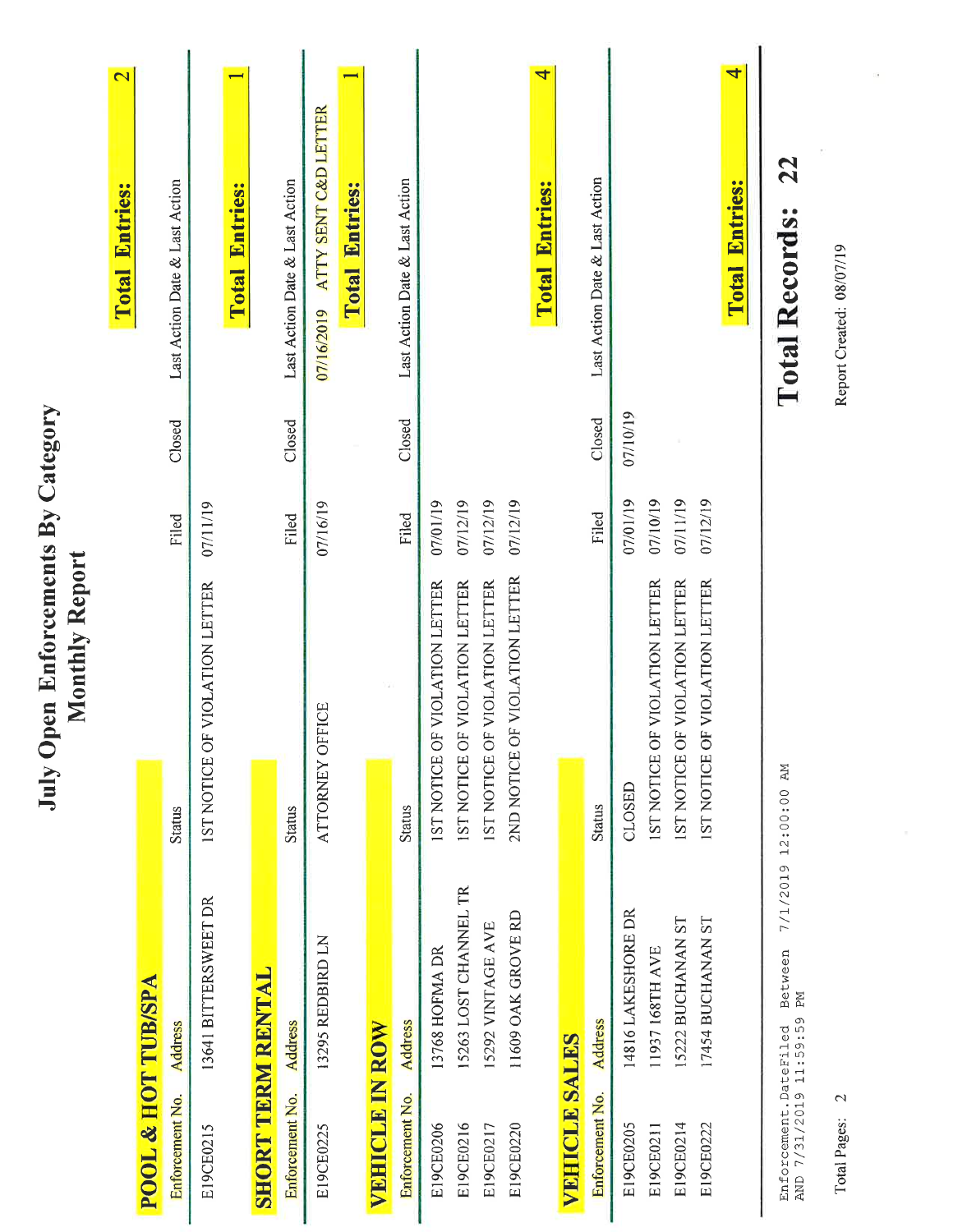July Closed Enforcements By Category<br>Monthly Report

| <b>ACCESSORY BUILDING</b> |                         |                           |          |          |                                                     |
|---------------------------|-------------------------|---------------------------|----------|----------|-----------------------------------------------------|
| Enforcement No.           | Address                 | <b>Status</b>             | Filed    | Closed   | Last Action Date & Last Action                      |
| E18CE0349                 | 10300 US-31             | CLOSED                    | 11/28/18 | 07/11/19 |                                                     |
| E19CE0192                 | 13994 OAK CHAPEL AVE    | CLOSED                    | 06/26/19 | 07/12/19 |                                                     |
| E19CE0226                 | 15230 DAVID ST          | CLOSED                    | 07/24/19 | 07/26/19 |                                                     |
|                           |                         |                           |          |          | $\mathbf{\tilde{c}}$<br><b>Entries:</b><br>Total    |
| <b>BUILDING</b>           |                         |                           |          |          |                                                     |
| Enforcement No.           | <b>Address</b>          | <b>Status</b>             | Filed    | Closed   | Last Action Date & Last Action                      |
| E15CE0035                 | 15103 178TH AVE         | EXPIRED - CLOSED BY STAFF | 03/04/15 | 07/03/19 |                                                     |
| E19CE0059                 | 14447 SOUTH HIGHLAND DR | <b>RESOLVED</b>           | 03/18/19 | 07/02/19 |                                                     |
| E19CE0151                 | 15044 DEREMO AVE        | CLOSED                    | 05/22/19 | 07/02/19 |                                                     |
| E19CE0197                 | 15299 MILLHOUSE CT      | CLOSED                    | 06/26/19 | 07/10/19 |                                                     |
| E19CE0202                 | 13533 HIDDEN CREEK CT   | CLOSED                    | 06/27/19 | 07/10/19 |                                                     |
| E19CE0207                 | 13473 HIDDEN CREEK CT   | VERBAL WARNING            | 07/02/19 | 07/11/19 |                                                     |
| E19CE0208                 | 15058 161ST AVE         | CLOSED                    | 07/02/19 | 07/11/19 |                                                     |
| E19CE0212                 | 13102 ACACIA DR         | CLOSED                    | 07/10/19 | 07/12/19 |                                                     |
| E19CE0213                 | 11372 OAK GROVE RD      | <b>RESOLVED</b>           | 07/10/19 | 07/26/19 | <b>SPOKE TO ATTY</b><br>07/18/2019                  |
|                           |                         |                           |          |          | $\bullet$<br><b>Total Entries:</b>                  |
| <b>JUNK &amp; RUBBISH</b> |                         |                           |          |          |                                                     |
| Enforcement No.           | <b>Address</b>          | <b>Status</b>             | Filed    | Closed   | Last Action Date & Last Action                      |
| E19CE0189                 | 15499 ROBBINS RD        | CLOSED                    | 06/18/19 | 07/10/19 |                                                     |
|                           |                         |                           |          |          | <b>Total Entries:</b>                               |
| LITTER                    |                         |                           |          |          |                                                     |
| Enforcement No.           | <b>Address</b>          | <b>Status</b>             | Filed    | Closed   | Last Action Date & Last Action                      |
| E19CE0066                 | 15000 US-31 14900       | CLOSED                    | 03/21/19 | 07/02/19 |                                                     |
| E19CE0190                 | 12887 SWEETBRIAR DR     | CLOSED                    | 06/21/19 | 07/02/19 |                                                     |
|                           |                         |                           |          |          | $\overline{\mathbf{C}}$<br><b>Entries:</b><br>Total |
| OTHER                     |                         |                           |          |          |                                                     |
| Enforcement No.           | <b>Address</b>          | <b>Status</b>             | Filed    | Closed   | Last Action Date & Last Action                      |

ı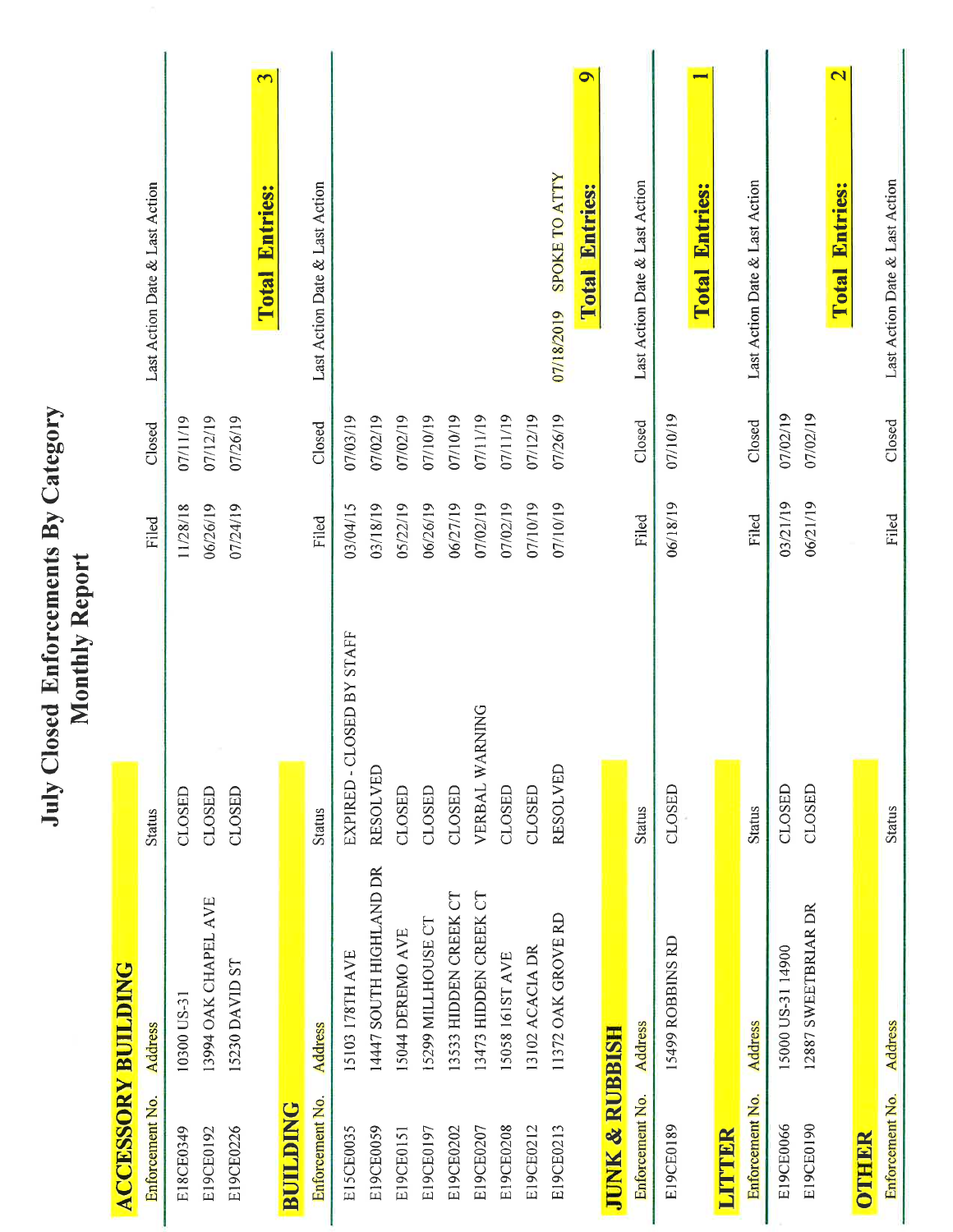|                                                      |                      | <b>TANTA STRAINER</b>                          |                      |                      |                                                     |
|------------------------------------------------------|----------------------|------------------------------------------------|----------------------|----------------------|-----------------------------------------------------|
| E19CE0196<br>E19CE0188                               | 12236 LAKESHORE DR   | CLOSED<br>CLOSED                               | 06/18/19<br>06/26/19 | 07/02/19<br>07/10/19 |                                                     |
|                                                      |                      |                                                |                      |                      | $\overline{\mathbf{C}}$<br><b>Entries:</b><br>Total |
|                                                      | PARKING ON THE GRASS |                                                |                      |                      |                                                     |
| Enforcement No.                                      | <b>Address</b>       | <b>Status</b>                                  | Filed                | Closed               | Last Action Date & Last Action                      |
| E19CE0127                                            | 14665 160TH AVE      | CLOSED                                         | 05/09/19             | 07/02/19             |                                                     |
| E19CE0144                                            | 15180 155TH AVE      | CLOSED                                         | 05/15/19             | 07/01/19             |                                                     |
| E19CE0174                                            | 13389 GREENLEAF LN   | CLOSED                                         | 06/04/19             | 07/02/19             |                                                     |
|                                                      |                      |                                                |                      |                      | $\overline{c}$<br><b>Entries:</b><br>Total          |
| <b>SIGNS</b>                                         |                      |                                                |                      |                      |                                                     |
| Enforcement No.                                      | <b>Address</b>       | <b>Status</b>                                  | Filed                | Closed               | Last Action Date & Last Action                      |
| E18CE0256                                            | 10300 US-31          | CLOSED                                         | 08/23/18             | 07/11/19             |                                                     |
|                                                      |                      |                                                |                      |                      | <b>Entries:</b><br>Total                            |
| <b>VEHICLE IN ROW</b>                                |                      |                                                |                      |                      |                                                     |
| Enforcement No.                                      | <b>Address</b>       | <b>Status</b>                                  | Filed                | Closed               | Last Action Date & Last Action                      |
| E19CE0200                                            | 11985 GARNSEY AVE    | CLOSED                                         | 06/27/19             | 07/12/19             |                                                     |
|                                                      |                      |                                                |                      |                      | <b>Total Entries:</b>                               |
| <b>VEHICLE SALES</b>                                 |                      |                                                |                      |                      |                                                     |
| Enforcement No.                                      | <b>Address</b>       | <b>Status</b>                                  | Filed                | Closed               | Last Action Date & Last Action                      |
| E19CE0205                                            | 14816 LAKESHORE DR   | CLOSED                                         | 07/01/19             | 07/10/19             |                                                     |
|                                                      |                      |                                                |                      |                      | <b>Total Entries:</b>                               |
| <b>ZONING</b>                                        |                      |                                                |                      |                      |                                                     |
| Enforcement No.                                      | <b>Address</b>       | <b>Status</b>                                  | Filed                | Closed               | Last Action Date & Last Action                      |
| E05CE0559                                            | 13768 HOFMA DR       | <b>JSED BY STAFF</b><br>-CLC<br><b>EXPIRED</b> | 12/07/05             | 07/01/19             |                                                     |
| E07CE0178                                            | 15280 VINTAGE AVE    | EXPIRED - CLOSED BY STAFF                      | 05/22/07             | 07/12/19             |                                                     |
| E09CE0090                                            | 14933 MERCURY DR     | EXPIRED - CLOSED BY STAFF                      | 03/13/09             | 07/12/19             |                                                     |
|                                                      |                      |                                                |                      |                      | 3<br>Entries:<br>Total                              |
| AND 7/31/2019 11.59.59 PM<br>Enforcement. DateClosed | Between              | 7/1/2019 12:00:00 AM                           |                      |                      | 26<br><b>Total Records:</b>                         |

July Closed Enforcements By Category

**TOTAL Records:** 

AND 7/31/2019 11:59:59 PM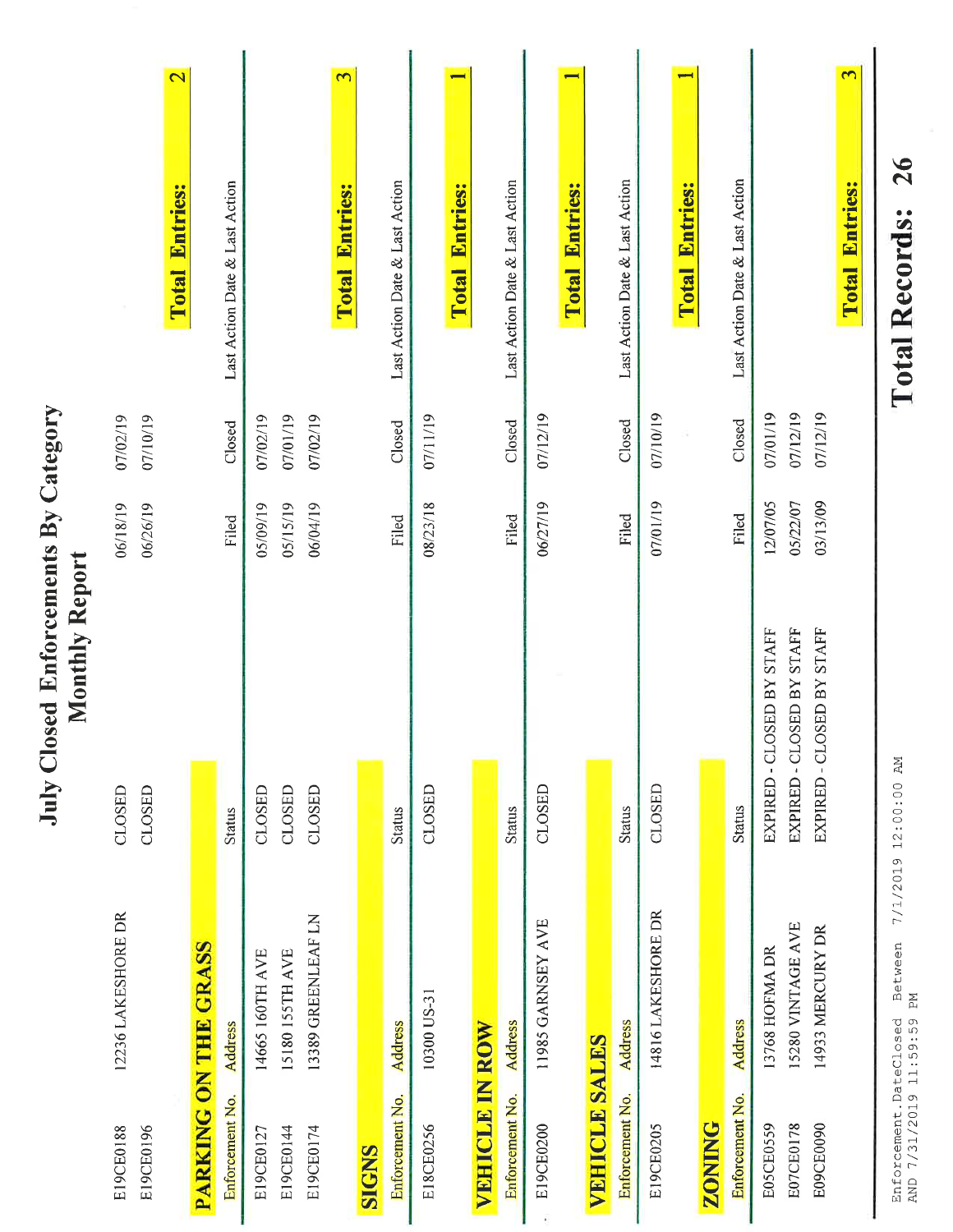# July Closed Enforcements By Category<br>Monthly Report

 $\tilde{\nu}$ 

Report Created: 08/07/19

 $\bar{\psi}$ 

ÿ

 $\alpha$ 

 $\overline{\phantom{a}}$ 

Ŷ,

Total Pages: 3